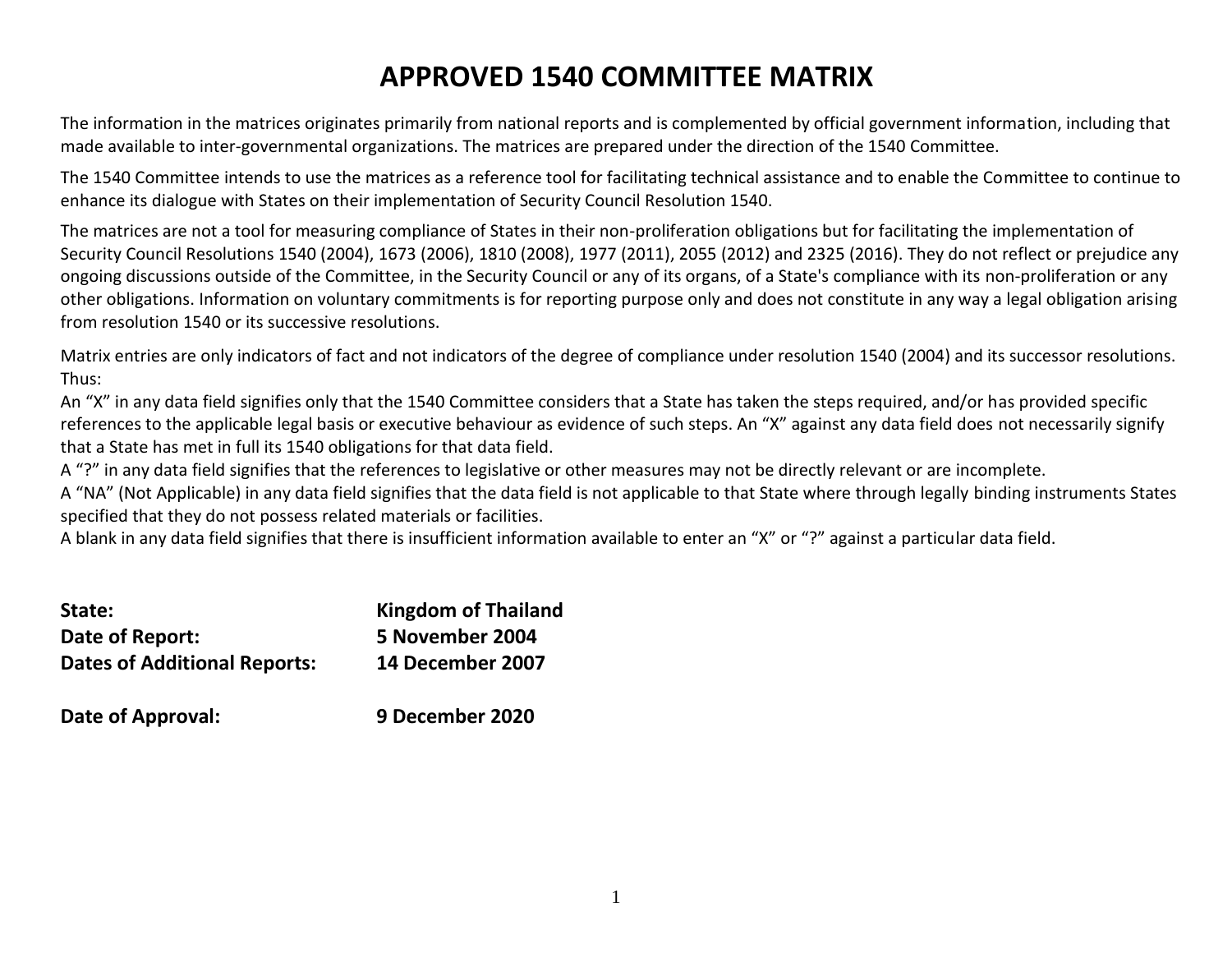# **I. OP 1 and related matters from OP 5, OP 8 (a), (b), (c) and OP10**

|                | <b>Adherence to legally binding</b><br>instruments, membership of<br>organisations, participation<br>in arrangements and<br>statements made. | Relevant information (i.e. signing, deposit of instrument of accession, ratification, etc)    |  |  |  |  |  |  |  |  |  |
|----------------|----------------------------------------------------------------------------------------------------------------------------------------------|-----------------------------------------------------------------------------------------------|--|--|--|--|--|--|--|--|--|
| 1              | Nuclear Non-<br><b>Proliferation Treaty</b><br>(NPT)                                                                                         | Deposit 7 December 1972                                                                       |  |  |  |  |  |  |  |  |  |
| 2              | Nuclear Weapons Free<br>Zone/ Protocol(s)                                                                                                    | Treaty on the Southeast Asia Nuclear Weapon-Free Zone (Bangkok Treaty): Deposit 20 March 1997 |  |  |  |  |  |  |  |  |  |
| 3              | International<br>Convention for the<br>Suppression of Acts of<br>Nuclear Terrorism                                                           | Deposit 2 May 2019                                                                            |  |  |  |  |  |  |  |  |  |
| 4              | Convention on Physical<br>Protection of Nuclear<br>Material (CPPNM)                                                                          | Deposit 19 June 2018                                                                          |  |  |  |  |  |  |  |  |  |
| 5              | 2005 Amendment to the<br><b>CPPNM</b>                                                                                                        | Deposit 19 June 2018                                                                          |  |  |  |  |  |  |  |  |  |
| 6              | Comprehensive Nuclear-<br>Test-Ban Treaty (CTBT)<br>(not in force)                                                                           | Deposit 25 September 2018                                                                     |  |  |  |  |  |  |  |  |  |
| $\overline{7}$ | <b>Chemical Weapons</b><br>Convention (CWC)                                                                                                  | Deposit 10 December 2002                                                                      |  |  |  |  |  |  |  |  |  |
| 8              | <b>Biological Weapons</b><br>Convention (BWC)                                                                                                | Deposit 28 May 1975                                                                           |  |  |  |  |  |  |  |  |  |
| 9              | Geneva Protocol of 1925                                                                                                                      | Deposit 6 June 1931                                                                           |  |  |  |  |  |  |  |  |  |
| 10             | 1997 International<br>Convention for the<br>Suppression of Terrorist<br><b>Bombings</b>                                                      | Deposit 12 June 2007                                                                          |  |  |  |  |  |  |  |  |  |
| 11             | 1999 International<br>Convention for the<br>Suppression of the<br>Financing of Terrorism                                                     | Deposit 20 September 2004                                                                     |  |  |  |  |  |  |  |  |  |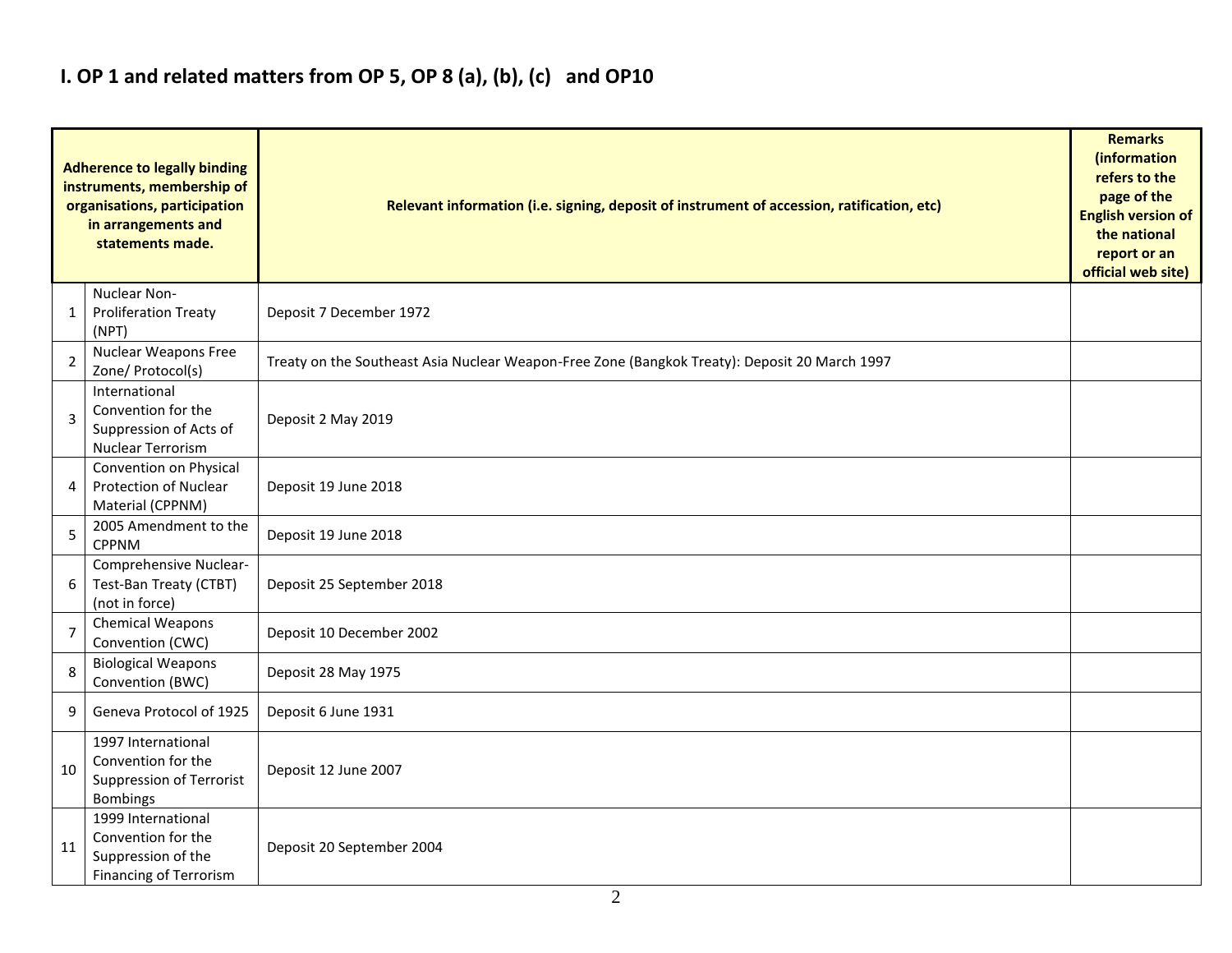|    | 2005 Protocol to the        |                                                                                                                            |  |
|----|-----------------------------|----------------------------------------------------------------------------------------------------------------------------|--|
|    | Convention for the          |                                                                                                                            |  |
| 12 | suppression of unlawful     |                                                                                                                            |  |
|    | acts against the safety of  |                                                                                                                            |  |
|    | maritime navigation         |                                                                                                                            |  |
|    | 2005 Protocol to the        |                                                                                                                            |  |
|    | Protocol for the            |                                                                                                                            |  |
| 13 | suppression of unlawful     |                                                                                                                            |  |
|    | acts against the safety of  |                                                                                                                            |  |
|    | fixed platforms located     |                                                                                                                            |  |
|    | on the continental shelf    |                                                                                                                            |  |
|    | 2010 Convention on the      |                                                                                                                            |  |
|    | Suppression of Unlawful     |                                                                                                                            |  |
| 14 | Acts Relating to            |                                                                                                                            |  |
|    | <b>International Civil</b>  |                                                                                                                            |  |
|    | Aviation                    |                                                                                                                            |  |
|    | Other relevant regional     |                                                                                                                            |  |
| 15 | legally binding             | The ASEAN Convention on Counter-Terrorism (ACCT)                                                                           |  |
|    | instruments                 |                                                                                                                            |  |
| 16 | <b>International Atomic</b> | Since 15 October 1957                                                                                                      |  |
|    | Energy Agency (IAEA)        |                                                                                                                            |  |
| 17 | Directly relevant           | Proliferation Security Initiative (PSI)                                                                                    |  |
|    | Arrangements                | Global Initiative to Combat Nuclear Terrorism (GICNT)                                                                      |  |
|    |                             |                                                                                                                            |  |
|    |                             | State reports that it complies with all obligations and commitments under UNSC Resolution 1540.                            |  |
|    | Statement on non-           | State reports that it strongly supports multilateral efforts and agreements on non-proliferation and disarmament to reduce |  |
| 18 | provision of WMD and        | and contain threats from proliferation of WMD and their delivery system, for such agreements are effective instruments to  |  |
|    | related materials to        | prohibit proliferation, possession and manufacture of WMD as States Parties have an obligation to establish their export   |  |
|    | non-State actors            | controls to limit WMD materials to be transferred to the Non-States parties.                                               |  |
|    |                             |                                                                                                                            |  |
|    |                             | World Customs Organization and its Framework of Standards to Secure and Facilitate Global Trade (SAFE) Programme           |  |
|    |                             | <b>INTERPOL</b>                                                                                                            |  |
|    | Membership in relevant      | World Health Organization (WHO)                                                                                            |  |
|    | international, regional     | World Organisation for Animal Health (OIE)                                                                                 |  |
| 19 | or sub-regional             | International Maritime Organization (IMO)                                                                                  |  |
|    | organisations               | The ASEAN Regional Forum (ARF)                                                                                             |  |
|    |                             | Asia/Pacific Group on Money Laundering (APG)                                                                               |  |
|    |                             | Asia-Pacific Economic Cooperation (APEC)                                                                                   |  |
|    |                             |                                                                                                                            |  |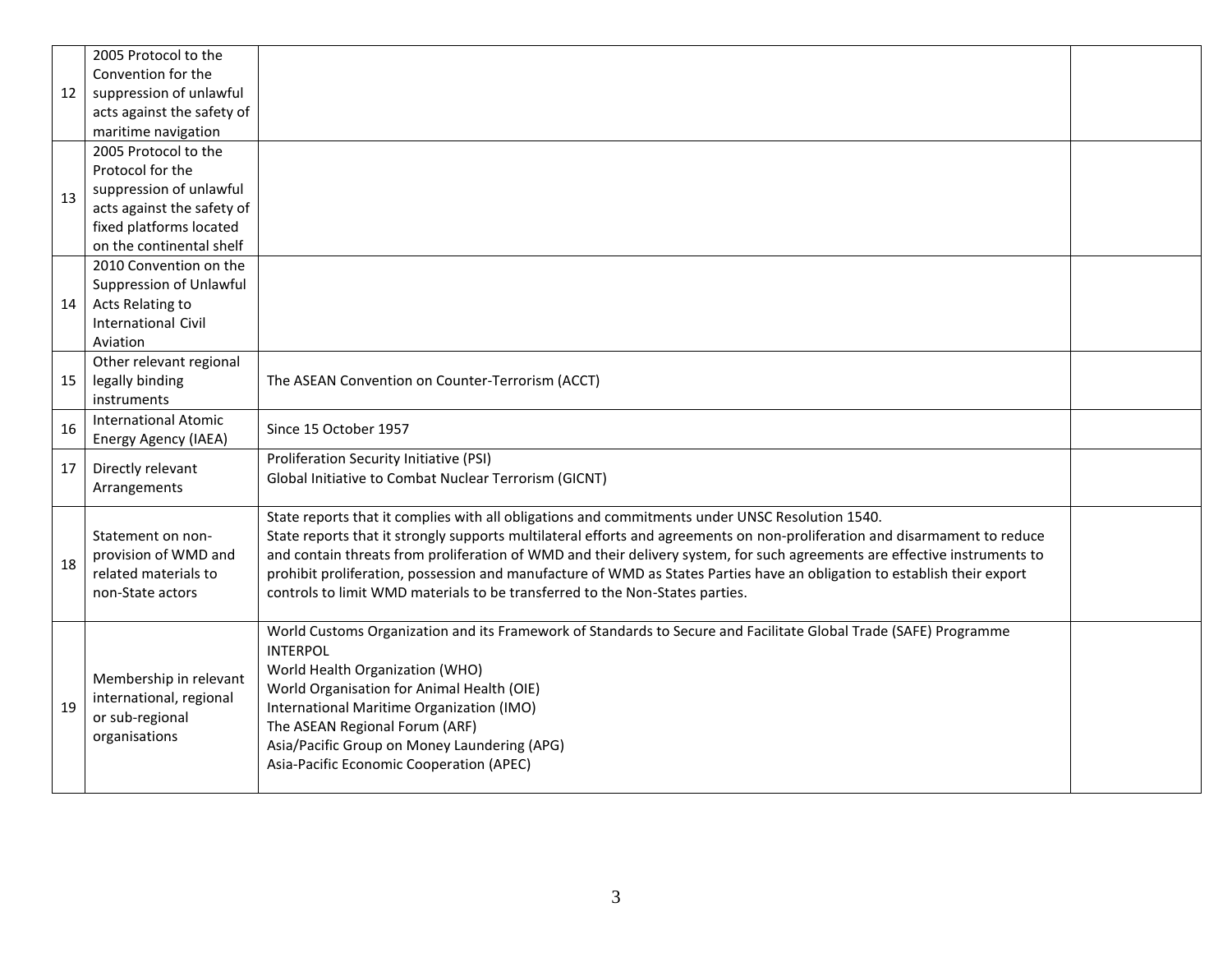## **II. OP 2 - Nuclear Weapons (NW), Chemical Weapons (CW) and Biological Weapons (BW)**

|              | <b>National legislation which</b><br>prohibits persons or entities     |                  |                                                     |                   | <b>National legal framework</b>                                                                                                                                                                                                                                                                                                                                                                                                                                                                                                                                                                                                                                                                                                               |                  |                             |                           | <b>Enforcement and civil/criminal penalties</b>                                                                                                                                                                                                                                                                                    |                |
|--------------|------------------------------------------------------------------------|------------------|-----------------------------------------------------|-------------------|-----------------------------------------------------------------------------------------------------------------------------------------------------------------------------------------------------------------------------------------------------------------------------------------------------------------------------------------------------------------------------------------------------------------------------------------------------------------------------------------------------------------------------------------------------------------------------------------------------------------------------------------------------------------------------------------------------------------------------------------------|------------------|-----------------------------|---------------------------|------------------------------------------------------------------------------------------------------------------------------------------------------------------------------------------------------------------------------------------------------------------------------------------------------------------------------------|----------------|
|              | to engage in one of the<br>following activities and its<br>enforcement | $\mathbf N$<br>W | $X$ /?<br>$\mathbf{C}$<br>$\boldsymbol{\mathsf{W}}$ | $\mathbf{B}$<br>W | Source document of national implementation<br>law                                                                                                                                                                                                                                                                                                                                                                                                                                                                                                                                                                                                                                                                                             | $\mathbf N$<br>W | $X$ /?<br>$\mathbf{C}$<br>W | $\mathbf{B}$<br>W         | <b>Source document</b>                                                                                                                                                                                                                                                                                                             | <b>Remarks</b> |
| $\mathbf{1}$ | manufacture                                                            | X                | X                                                   | $\mathsf{X}$      | NW/CW/BW:<br>Arms Control Act, B.E. 2530 (1987), Section 4,<br>7, and 15 (No person shall order, import,<br>produce or possess arms without license<br>granted by the Permanent Secretary for<br>Defence.)<br>NW:<br>Nuclear Energy for Peace Act B.E.2559 (2016),<br>Sections 19 (radioactive material), 26 (radiation<br>generator), 141 (produce explosive device<br>containing nuclear material)<br>CW:<br>Hazardous Substances Act B.E. 2535 (1992) as<br>amended through 2019, Sections 22, 23 and 43<br>BW:<br>Pathogens and Animal Toxins Act B.E. 2558<br>(2015), Chapter II (Pathogens and Animal<br>Toxins Control) and Chapter III (Production,<br>Import, Export, Sale, Transit or Possession of<br>Pathogens and Animal Toxins) | X                | X                           | $\mathsf{X}$              | NW/CW/BW:<br>Arms Control Act, B.E. 2530 (1987), Section 42<br>NW:<br>Nuclear Energy for Peace Act B.E.2559 (2016),<br>Chapter XIV (Penalties)<br>CW:<br>Hazardous Substances Act B.E. 2535 (1992) as<br>amended, Sections 73 and 74<br>BW:<br>Pathogens and Animal Toxins Act B.E. 2558<br>(2015), Chapter X (Penalty provisions) |                |
| 2            | acquire                                                                | X                | Χ                                                   | X                 | NW/CW/BW:<br>Arms Control Act, B.E. 2530 (1987), Section 4, 7<br>and 15 (import)<br>NW:<br>Nuclear Energy for Peace Act B.E.2559 (2016),<br>Sections 19, 26, 130 (theft, robbery) and 131<br>(fraud, embezzlement)                                                                                                                                                                                                                                                                                                                                                                                                                                                                                                                            | X                | X                           | $\boldsymbol{\mathsf{X}}$ | NW/CW/BW:<br>Arms Control Act, B.E. 2530 (1987), Section 42<br>NW:<br>Nuclear Energy for Peace Act B.E.2559 (2016),<br>Chapter XIV (Penalties)                                                                                                                                                                                     |                |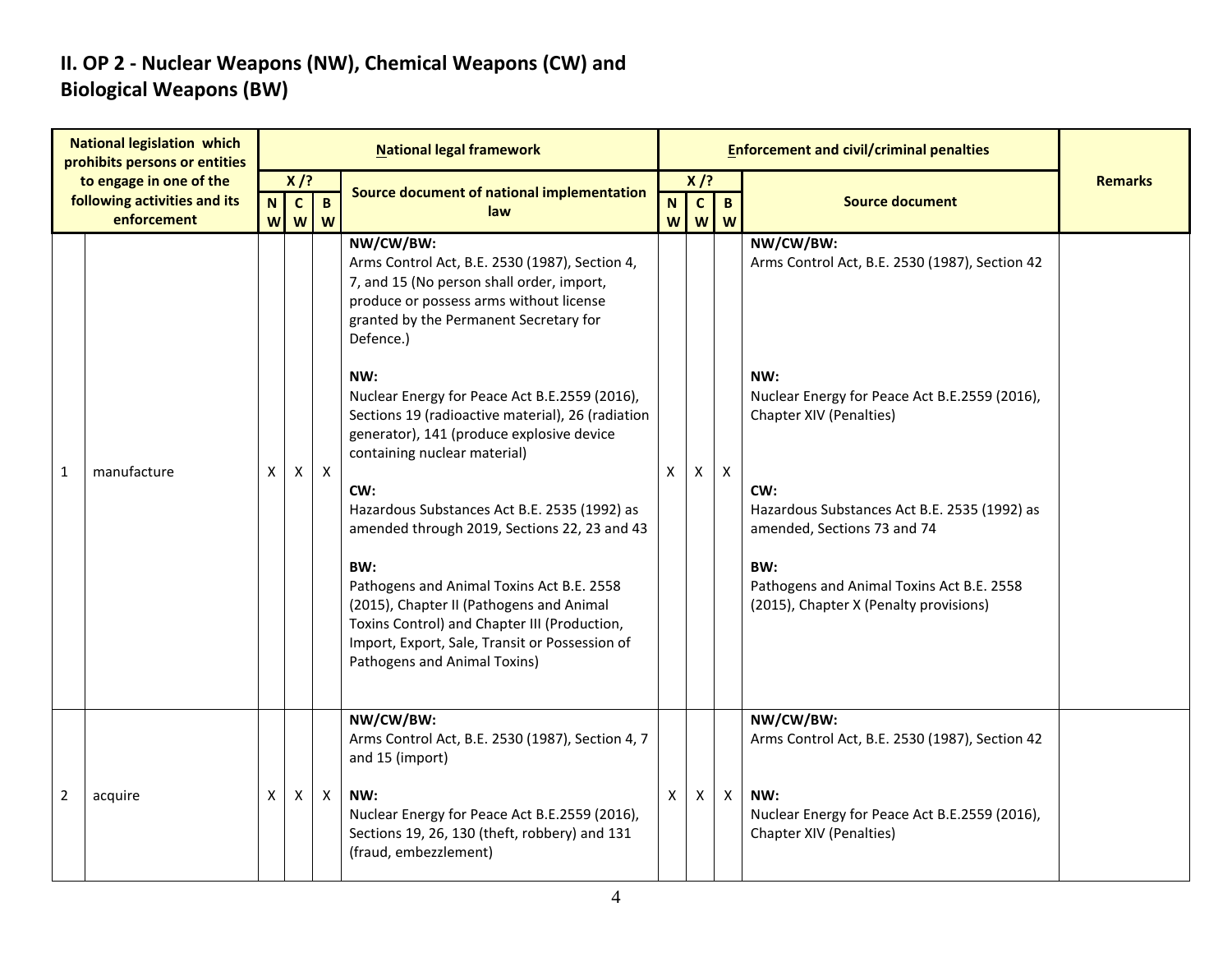|   |         |   |   |   | CW:<br>Hazardous Substances Act B.E.2535 (1992), as<br>amended, Sections 22 (import), 23 and 43<br>BW:<br>Pathogens and Animal Toxins Act B.E. 2558<br>(2015), Chapter II (Pathogens and Animal<br>Toxins Control) and Chapter III (Production,<br>Import, Export, Sale, Transit or Possession of<br>Pathogens and Animal Toxins)                                                                                                                                                                                |   |   |              | CW:<br>Hazardous Substances Act B.E. 2535 (1992), as<br>amended, Sections 73 and 74<br>BW:<br>Pathogens and Animal Toxins Act B.E. 2558<br>(2015), Chapter X (Penalty provisions)                                                                                                                                                  |
|---|---------|---|---|---|------------------------------------------------------------------------------------------------------------------------------------------------------------------------------------------------------------------------------------------------------------------------------------------------------------------------------------------------------------------------------------------------------------------------------------------------------------------------------------------------------------------|---|---|--------------|------------------------------------------------------------------------------------------------------------------------------------------------------------------------------------------------------------------------------------------------------------------------------------------------------------------------------------|
| 3 | possess | X | X | X | NW/CW/BW:<br>Arms Control Act, B.E. 2530 (1987), Sections 4,<br>7 and 15<br>NW:<br>Nuclear Energy for Peace Act B.E.2559 (2016),<br>Sections 19, 26, 36 (nuclear material), 129, 141<br>CW:<br>Hazardous Substances Act B.E.2535 (1992), as<br>amended, Sections 22, 23 and 43<br>BW:<br>Pathogens and Animal Toxins Act B.E. 2558<br>(2015), Chapter II (Pathogens and Animal<br>Toxins Control) and Chapter III (Production,<br>Import, Export, Sale, Transit or Possession of<br>Pathogens and Animal Toxins) | X | X | $\mathsf{X}$ | NW/CW/BW:<br>Arms Control Act, B.E. 2530 (1987), Section 42<br>NW:<br>Nuclear Energy for Peace Act B.E.2559 (2016),<br>Chapter XIV (Penalties)<br>CW:<br>Hazardous Substances Act B.E. 2535 (1992) as<br>amended, Sections 73 and 74<br>BW:<br>Pathogens and Animal Toxins Act B.E. 2558<br>(2015), Chapter X (Penalty provisions) |
| 4 | develop | X |   | х | NW:<br>Nuclear Energy for Peace Act B.E.2559 (2016),<br>Sections 26 (make a radiation generator), 45<br>(establish a nuclear facility)<br>BW:<br>Pathogens and Animal Toxins Act B.E. 2558<br>(2015), Chapter II (Pathogens and Animal<br>Toxins Control) and Chapter III (Production,<br>Import, Export, Sale, Transit or Possession of<br>Pathogens and Animal Toxins)                                                                                                                                         | X |   | X            | NW:<br>Nuclear Energy for Peace Act B.E.2559 (2016),<br>Chapter XIV (Penalties)<br>BW:<br>Pathogens and Animal Toxins Act B.E. 2558<br>(2015), Chapter X (Penalty provisions)                                                                                                                                                      |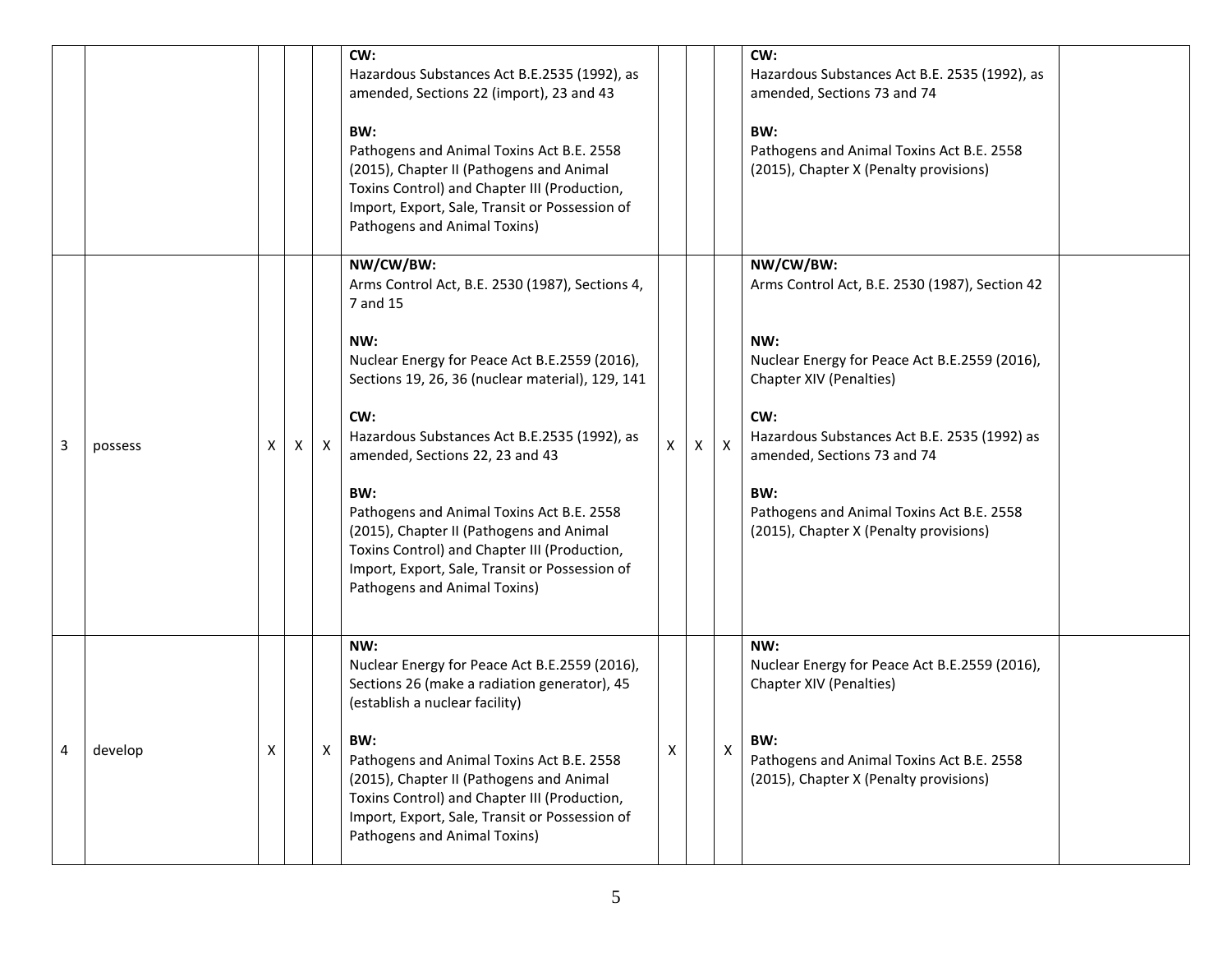| 5              | transport                                                          | X | X |         | NW:<br>Nuclear Energy for Peace Act B.E.2559 (2016),<br>Sections 19, 26, 36, 98<br>CW:<br>Hazardous Substances Act B.E.2535 (1992), as<br>amended, Sections 22 (export), 23 and 43<br>BW:<br>Pathogens and Animal Toxins Act B.E. 2558<br>(2015), Sections 6 (15) (Ministerial Regulation) | X | X | $\overline{?}$ | NW:<br>Nuclear Energy for Peace Act B.E.2559 (2016),<br>Chapter XIV (Penalties)<br>CW:<br>Hazardous Substances Act B.E. 2535 (1992) as<br>amended, Sections 73 and 74<br>BW:<br>Pathogens and Animal Toxins Act B.E. 2558<br>(2015), Chapter X (Penalty provisions) |
|----------------|--------------------------------------------------------------------|---|---|---------|--------------------------------------------------------------------------------------------------------------------------------------------------------------------------------------------------------------------------------------------------------------------------------------------|---|---|----------------|---------------------------------------------------------------------------------------------------------------------------------------------------------------------------------------------------------------------------------------------------------------------|
| 6              | transfer                                                           |   |   | X       | BW:<br>Pathogens and Animal Toxins Act B.E. 2558<br>(2015), Sections 22 and 29 (sell)                                                                                                                                                                                                      |   |   | $\mathsf{X}$   | BW:<br>Pathogens and Animal Toxins Act B.E. 2558<br>(2015), Chapter X (Penalty provisions)                                                                                                                                                                          |
| $\overline{7}$ | use                                                                | X |   | Χ       | NW:<br>Nuclear Energy for Peace Act B.E.2559 (2016),<br>Sections 19, 36, 129, 134, 141<br>BW:<br>Pathogens and Animal Toxins Act, B.E. 2558<br>(2015), Section 16                                                                                                                          | X |   | X              | NW:<br>Nuclear Energy for Peace Act B.E.2559 (2016),<br>Chapter XIV (Penalties)<br>BW:<br>Pathogens and Animal Toxins Act, B.E. 2558<br>(2015), Chapter X (Penalty provisions)                                                                                      |
| -8             | attempt to engage in<br>abovementioned<br>activities               | X |   | $\cdot$ | NW:<br>Nuclear Energy for Peace Act B.E.2559 (2016),<br>Sections 137(3) (does not achieve its end), 138<br>(prepares to commit), 139 (attempts)<br>BW:<br>Pathogens and Animal Toxins Act B.E. 2558<br>(2015), Section 16                                                                  | X |   | $\tilde{.}$    | NW:<br>Nuclear Energy for Peace Act B.E.2559 (2016),<br>Sections 137(3) (does not achieve its end), 138<br>(prepares to commit), 139 (attempts)<br>BW:<br>Pathogens and Animal Toxins Act B.E. 2558<br>(2015), Chapter X (Penalty provisions)                       |
| 9              | participate as an<br>accomplice in<br>abovementioned<br>activities | x |   | ?       | NW:<br>Nuclear Energy for Peace Act B.E.2559 (2016),<br>Section 133 (threatens to commit), 137<br>(conspires)<br>BW:<br>Pathogens and Animal Toxins Act B.E. 2558<br>(2015), Section 16                                                                                                    | X |   | $\cdot$        | NW:<br>Nuclear Energy for Peace Act B.E.2559 (2016),<br>Section 133 (threatens to commit), 137<br>(conspires)<br>BW:<br>Pathogens and Animal Toxins Act B.E. 2558<br>(2015), Chapter X (Penalty provisions)                                                         |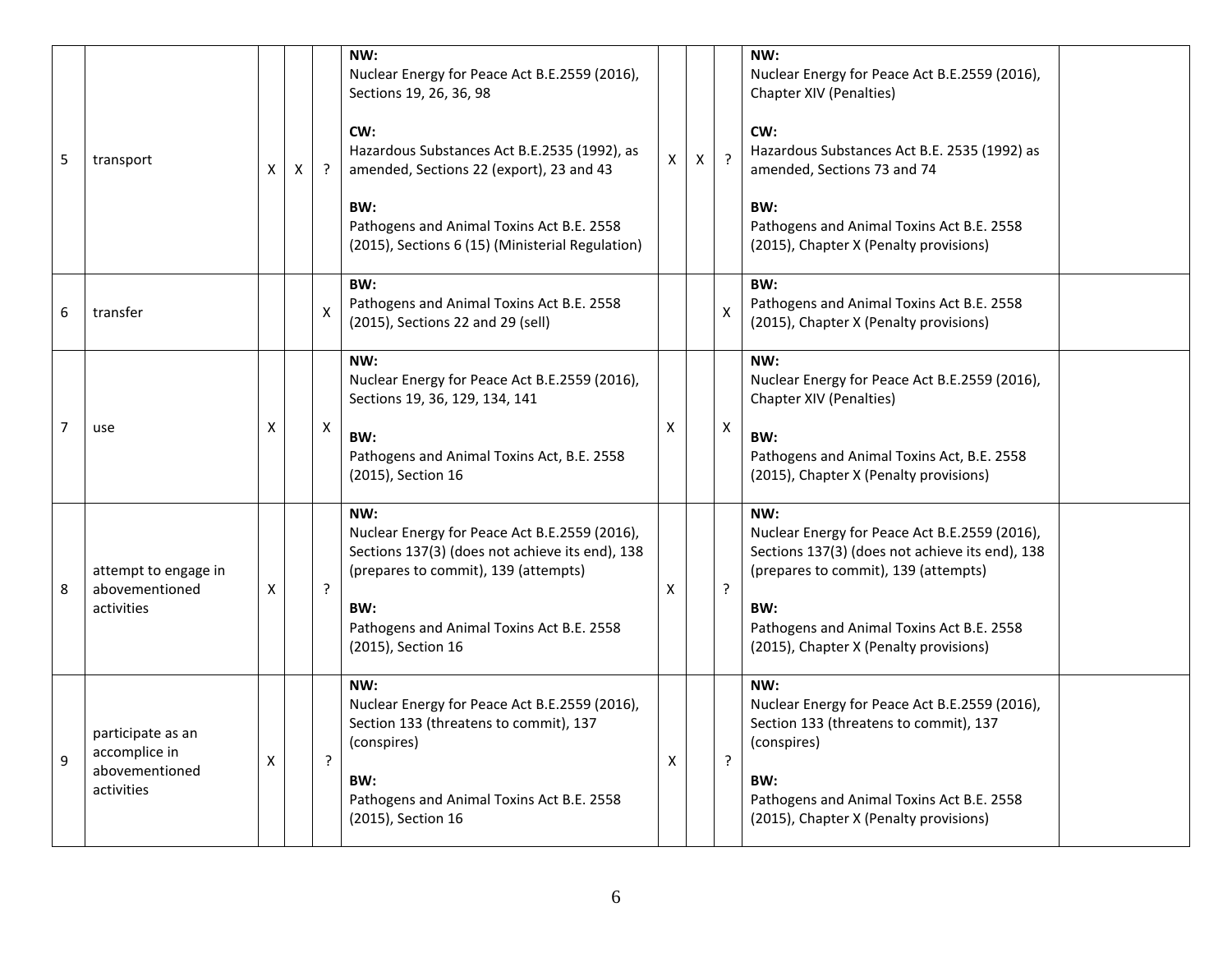| 10 | assist in<br>abovementioned<br>activities                                 | X | X. | $\overline{?}$ | NW:<br>Nuclear Energy for Peace Act B.E.2559 (2016),<br>Section 136 (aid, abet, provide assistance)<br>CW:<br>Hazardous Substances Act B.E. 2535 (1992), as<br>amended, Section 74/1<br>BW:<br>Pathogens and Animal Toxins Act B.E. 2558<br>(2015), Section 16                                                                                                                                                                                                                                                                                                     | X | $\overline{?}$ | NW:<br>Nuclear Energy for Peace Act B.E.2559 (2016),<br>Section 136 (aid, abet, provide assistance)<br>CW:<br>Hazardous Substances Act B.E. 2535 (1992) as<br>amended, Section 74/1<br>BW:<br>Pathogens and Animal Toxins Act B.E. 2558<br>(2015), Chapter X (Penalty provisions)                                                                                                                                                                                                                                           |  |
|----|---------------------------------------------------------------------------|---|----|----------------|--------------------------------------------------------------------------------------------------------------------------------------------------------------------------------------------------------------------------------------------------------------------------------------------------------------------------------------------------------------------------------------------------------------------------------------------------------------------------------------------------------------------------------------------------------------------|---|----------------|-----------------------------------------------------------------------------------------------------------------------------------------------------------------------------------------------------------------------------------------------------------------------------------------------------------------------------------------------------------------------------------------------------------------------------------------------------------------------------------------------------------------------------|--|
| 11 | finance<br>abovementioned<br>activities                                   | X | X  | $\mathsf{X}$   | NW/CW/BW:<br>Counter-Terrorism and Proliferation of<br>Weapons of Mass Destruction Financing Act<br>B.E. 2559 (2016), Section 4 (Means of assets,<br>Weapons of Mass Destruction, designated<br>person, asset freezing), Chapter II (Financing of<br>Proliferation of Weapons of Mass Destruction),<br>Chapter III (The power and duty of the Anti-<br>Money Laundering Office (AMLO) board and<br>the AMLO office) and Chapter IV (Penalty<br>provisions)<br>NW:<br>Nuclear Energy for Peace Act B.E.2559 (2016),<br>Section 136 (provide or give money or asset) | X | $\mathsf{X}$   | NW/CW/BW:<br>Counter-Terrorism and Proliferation of<br>Weapons of Mass Destruction Financing Act<br>B.E. 2559 (2016), Section 4 (Means of assets,<br>Weapons of Mass Destruction, designated<br>person, asset freezing), Chapter II (Financing of<br>Proliferation of Weapons of Mass Destruction),<br>Chapter III (The power and duty of AMLO<br>board and the AMLO office) and Chapter IV<br>(Penalty provisions)<br>NW:<br>Nuclear Energy for Peace Act B.E.2559 (2016),<br>Section 136 (provide or give money or asset) |  |
| 12 | abovementioned<br>activities related to<br>means of delivery <sup>1</sup> |   |    |                |                                                                                                                                                                                                                                                                                                                                                                                                                                                                                                                                                                    |   |                |                                                                                                                                                                                                                                                                                                                                                                                                                                                                                                                             |  |

1. Means of delivery: missiles, rockets and other unmanned systems capable of delivering nuclear, chemical, or biological weapons that are specially designed for such use.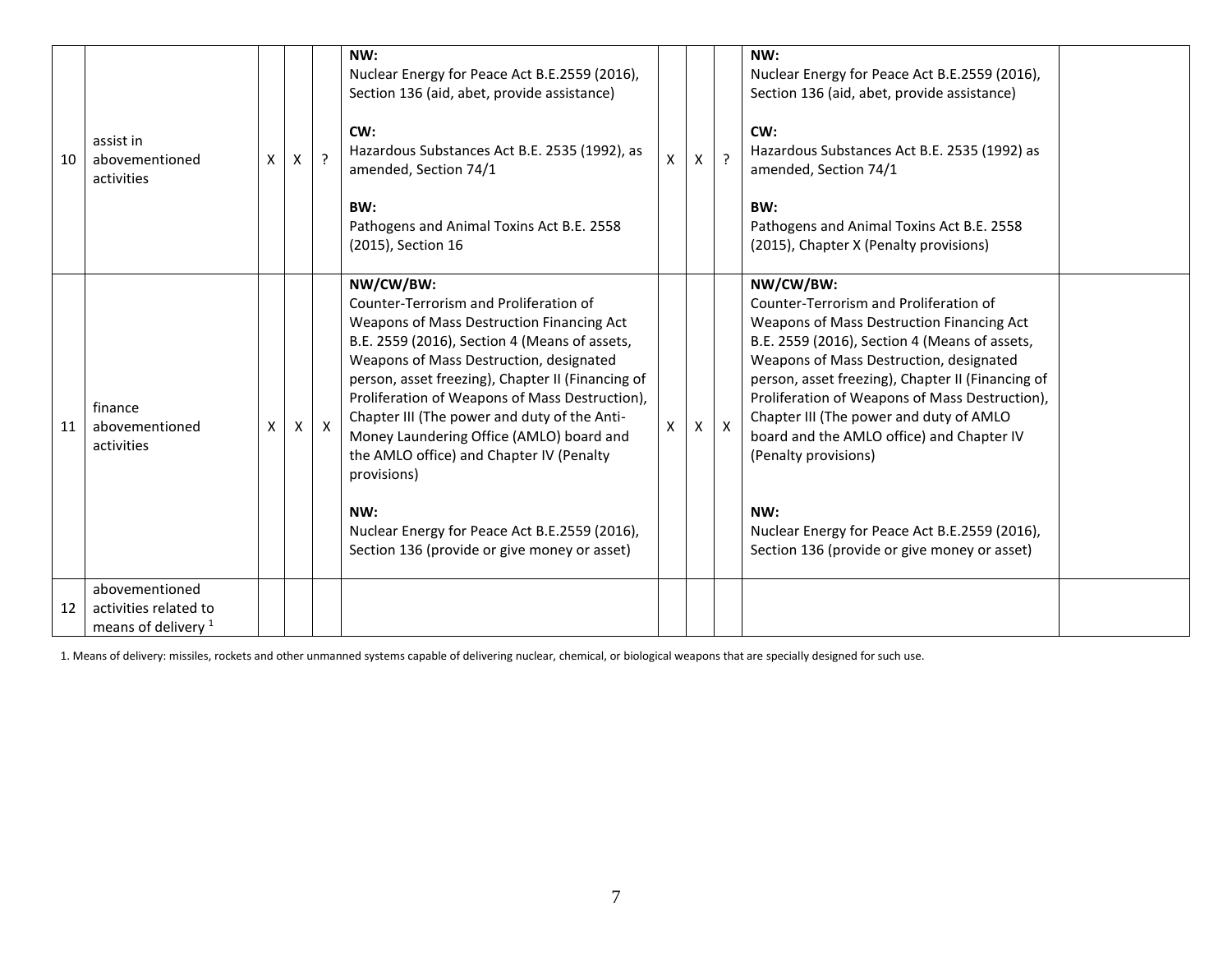#### **III. OP 3 (a) and (b) - Account for/Secure/Physically protect NW, CW and BW, including Related Materials <sup>2</sup>**

| <b>Measures to establish</b><br>domestic controls to prevent |                                                                                                               | National legal and/or regulatory framework |                            |                   |                                                                                                                                                                                                                                                                                                                      |                    |                  | <b>Enforcement and civil/criminal penalties</b> |                                                                                                                                                                  |                |  |  |
|--------------------------------------------------------------|---------------------------------------------------------------------------------------------------------------|--------------------------------------------|----------------------------|-------------------|----------------------------------------------------------------------------------------------------------------------------------------------------------------------------------------------------------------------------------------------------------------------------------------------------------------------|--------------------|------------------|-------------------------------------------------|------------------------------------------------------------------------------------------------------------------------------------------------------------------|----------------|--|--|
|                                                              | the proliferation of NW, CW,<br><b>BW, and their means of</b><br>delivery; controls over<br>related materials | $\mathbf N$<br>W                           | $X$ /?<br>$\mathbf c$<br>W | $\mathbf{B}$<br>W | <b>Source document</b>                                                                                                                                                                                                                                                                                               | $\mathbf N$<br>W   | $X$ /?<br>C<br>W | B<br><b>W</b>                                   | <b>Source document</b>                                                                                                                                           | <b>Remarks</b> |  |  |
|                                                              |                                                                                                               |                                            |                            |                   | NW/CW/BW:<br>Arms Control Act, B.E. 2530 (1987), Section 24<br>NW:                                                                                                                                                                                                                                                   |                    |                  |                                                 | NW/CW/BW:<br>Arms Control Act, B.E. 2530 (1987), Section 47<br>NW:                                                                                               |                |  |  |
|                                                              |                                                                                                               |                                            |                            |                   | Nuclear Energy for Peace Act B.E.2559 (2016),<br>Sections 19, 26, 45<br>INFCIRC/241<br>Hazardous Substance Act, BE 2535 (1992) as<br>amended, Sections 20-45 (Radioactive<br>substance)                                                                                                                              |                    |                  |                                                 | Nuclear Energy for Peace Act B.E.2559 (2016),<br>Chapter XIV (Penalties)<br>Hazardous Substance Act, BE 2535 (1992) as<br>amended (Radioactive substance)        |                |  |  |
| $\mathbf{1}$                                                 | Measures to account for<br>production                                                                         | X                                          | X                          | $\mathsf{X}$      | CW:<br>Hazardous Substance Act B.E. 2535 (1992), as<br>amended, Sections 20-45                                                                                                                                                                                                                                       | $\mathsf{X}$       | $\mathsf{X}$     | $\mathsf{X}^-$                                  | CW:<br>Hazardous Substance Act of 1992, as amended,<br>penal provision                                                                                           |                |  |  |
|                                                              |                                                                                                               |                                            |                            |                   | BW:<br>Pathogens and Animal Toxins Act, B.E. 2558<br>(2015)<br>- Chapter III (Production, Import, Export, Sale,<br>Transit or Possession of Pathogens and Animal<br>Toxins)<br>- Chapter IV (Implementations in Unsafe and<br>Danger Situations, Emergency or Necessity)<br>- Section 6 (4) (Ministerial Regulation) |                    |                  |                                                 | BW:<br>Pathogens and Animal Toxins Act, B.E. 2558<br>(2015), Chapter X (penal provision)                                                                         |                |  |  |
| $\overline{2}$                                               | Measures to account for<br>use                                                                                | $\pmb{\mathsf{X}}$                         | X                          | $\mathsf{X}$      | NW:<br>Nuclear Energy for Peace Act B.E.2559 (2016),<br>Sections 19, 26, 36, 45<br>INFCIRC/241<br>Hazardous Substance Act, BE 2535 (1992) as<br>amended (Radioactive substance)                                                                                                                                      | $\pmb{\mathsf{X}}$ | X                | $\mathsf{X}$                                    | NW:<br>Nuclear Energy for Peace Act B.E.2559 (2016),<br>Chapter XIV (Penalties)<br>Hazardous Substance Act, BE 2535 (1992) as<br>amended (Radioactive substance) |                |  |  |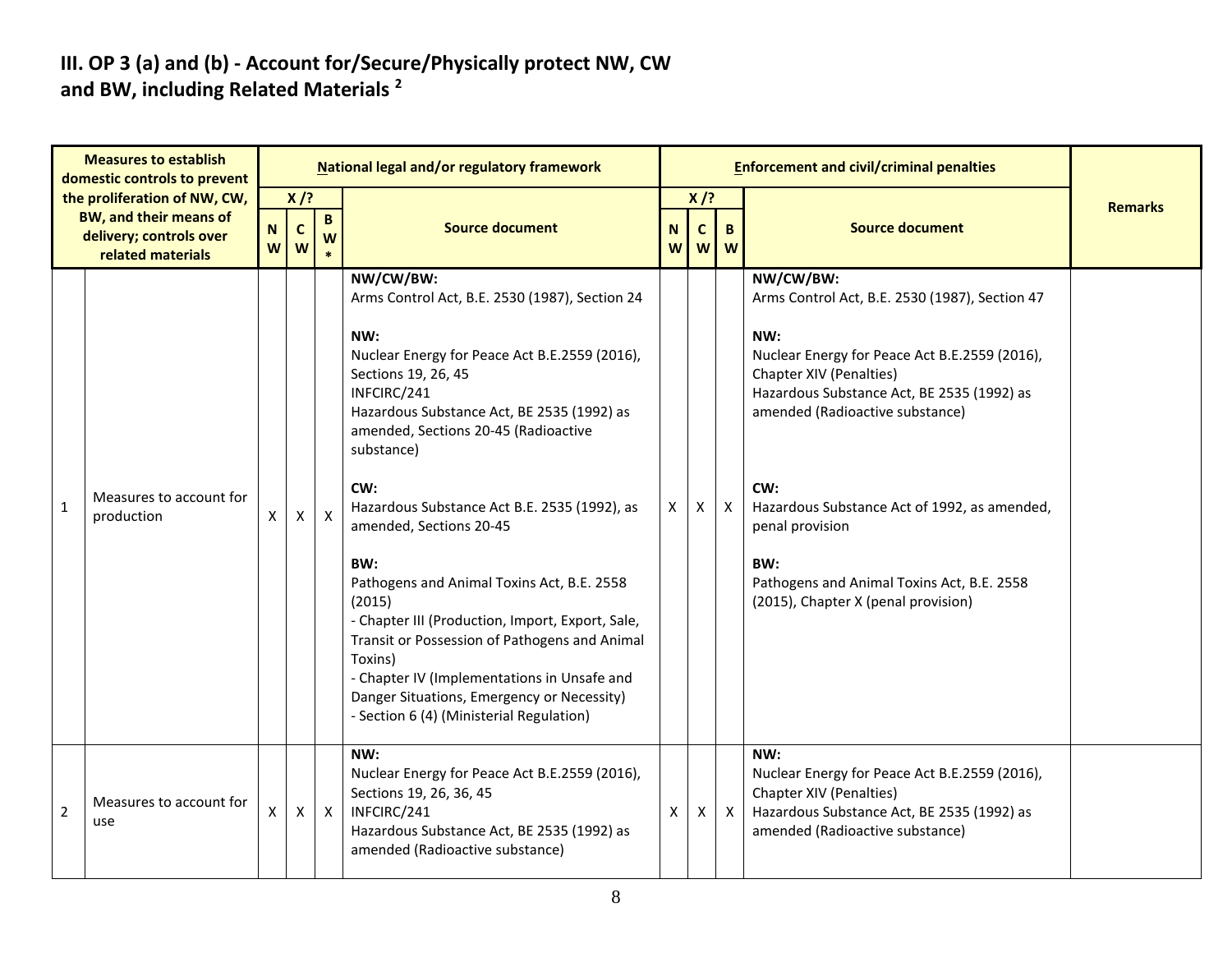|                |                                      |   |              |              | CW:<br>Hazardous Substance Act B.E. 2535 (1992), as<br>amended, Sections 20-45<br>BW:<br>Pathogens and Animal Toxins Act, B.E. 2558<br>(2015)<br>- Chapter III (Production, Import, Export, Sale,<br>Transit or Possession of Pathogens and Animal<br>Toxins)<br>- Chapter IV (Implementations in Unsafe and<br>Danger Situations, Emergency or Necessity)<br>- Section 6 (4) (Ministerial Regulation)                                                                                                                                                                                                                         |   |              |              | CW:<br>Hazardous Substance Act of 1992, Section 74<br>BW:<br>Pathogens and Animal Toxins Act, B.E. 2558<br>(2015), Chapter X (Penalty provisions)                                                                                                                                                                             |  |
|----------------|--------------------------------------|---|--------------|--------------|--------------------------------------------------------------------------------------------------------------------------------------------------------------------------------------------------------------------------------------------------------------------------------------------------------------------------------------------------------------------------------------------------------------------------------------------------------------------------------------------------------------------------------------------------------------------------------------------------------------------------------|---|--------------|--------------|-------------------------------------------------------------------------------------------------------------------------------------------------------------------------------------------------------------------------------------------------------------------------------------------------------------------------------|--|
| 3              | Measures to account for<br>storage   | X | X            | $\mathsf{x}$ | NW:<br>Nuclear Energy for Peace Act B.E.2559 (2016),<br>Sections 36, 41(b)(1), 87 (storage of spent<br>nuclear fuel)<br>INFCIRC/241<br>Hazardous Substance Act, BE 2535 (1992) as<br>amended (Radioactive substance)<br>CW:<br>Hazardous Substance Act B.E. 2535 (1992), as<br>amended, Sections 20-45<br>BW:<br>Pathogens and Animal Toxins Act, B.E. 2558<br>(2015)<br>- Chapter III (Production, Import, Export, Sale,<br>Transit or Possession of Pathogens and Animal<br>Toxins)<br>- Chapter IV (Implementations in Unsafe and<br>Danger Situations, Emergency or Necessity)<br>- Section 6 (4) (Ministerial Regulation) | X | $\mathsf{X}$ | $\mathsf{X}$ | NW:<br>Nuclear Energy for Peace Act B.E.2559 (2016),<br>Chapter XIV (Penalties)<br>Hazardous Substance Act, BE 2535 (1992) as<br>amended (Radioactive substance)<br>CW:<br>Hazardous Substance Act of 1992, penal<br>provision<br>BW:<br>Pathogens and Animal Toxins Act, B.E. 2558<br>(2015), Chapter X (Penalty provisions) |  |
| $\overline{4}$ | Measures to account for<br>transport |   | $\mathsf{X}$ | $\mathsf{X}$ | NW:<br>Nuclear Energy for Peace Act B.E.2559 (2016),<br>Sections 19, 26, 36, 75-76 (radioactive waste),<br>84-85 (spent nuclear fuel)<br>Hazardous Substance Act, BE 2535 (1992) as<br>amended (Radioactive substance)                                                                                                                                                                                                                                                                                                                                                                                                         | X | X            | $\mathsf{X}$ | NW:<br>Nuclear Energy for Peace Act B.E.2559 (2016),<br>Chapter XIV (Penalties)<br>Hazardous Substance Act, BE 2535 (1992) as<br>amended (Radioactive substance)                                                                                                                                                              |  |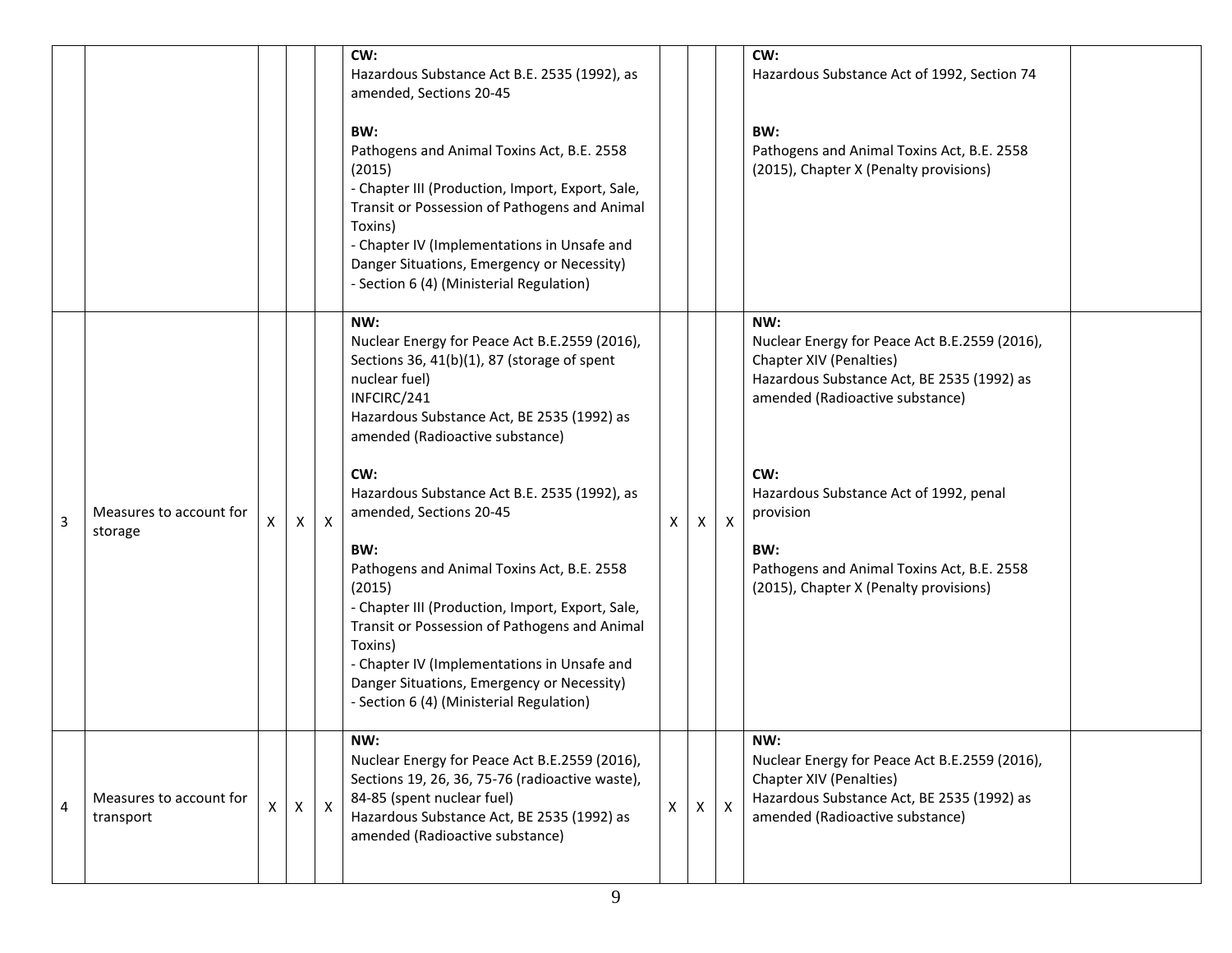|                |                                  |   |                          | CW:<br>Hazardous Substance Act B.E. 2535 (1992), as<br>amended, Sections 20-45<br>BW:<br>Pathogens and Animal Toxins Act, B.E. 2558<br>(2015), Sections 20-32, Section 6(15)<br>(Ministerial Regulation) |                    |                | CW:<br>Hazardous Substances Act of 1992, Section 74<br>BW:<br>Pathogens and Animal Toxins Act, B.E. 2558<br>(2015), Chapter X (Penalty provisions)                            |  |
|----------------|----------------------------------|---|--------------------------|----------------------------------------------------------------------------------------------------------------------------------------------------------------------------------------------------------|--------------------|----------------|-------------------------------------------------------------------------------------------------------------------------------------------------------------------------------|--|
| 5              | Measures to secure<br>production | X | ?                        | NW:<br>Nuclear Energy for Peace Act B.E.2559 (2016),<br>Sections 55-69, 91<br>BW:<br>Pathogens and Animal Toxins Act B.E. 2558<br>(2015), Section 6 (4) (Ministerial Regulation)                         | Χ                  | ?              | NW:<br>Nuclear Energy for Peace Act B.E.2559 (2016),<br>Chapter XIV (Penalties)<br>BW:<br>Pathogens and Animal Toxins Act B.E. 2558<br>(2015), Chapter X (Penalty provisions) |  |
| 6              | Measures to secure use           | X | ?                        | NW:<br>Nuclear Energy for Peace Act B.E.2559 (2016),<br>Sections 55-69, 91<br>BW:<br>Pathogens and Animal Toxins Act B.E. 2558<br>(2015), Section 6 (4) (Ministerial Regulation)                         | X                  | ?              | NW:<br>Nuclear Energy for Peace Act B.E.2559 (2016),<br>Chapter XIV (Penalties)<br>BW:<br>Pathogens and Animal Toxins Act B.E. 2558<br>(2015), Chapter X (Penalty provisions) |  |
| $\overline{7}$ | Measures to secure<br>storage    |   | $\overline{\phantom{a}}$ | BW:<br>Pathogens and Animal Toxins Act B.E. 2558<br>(2015), Section 6 (4) (Ministerial Regulation)                                                                                                       |                    | ?              | BW:<br>Pathogens and Animal Toxins Act B.E. 2558<br>(2015), Chapter X (Penalty provisions)                                                                                    |  |
| 8              | Measures to secure<br>transport  | X | $\cdot$                  | NW:<br>Nuclear Energy for Peace Act B.E.2559 (2016),<br>Sections 55-69, 91<br>BW:<br>Pathogens and Animal Toxins Act B.E. 2558<br>(2015), Section 6 (15) (Ministerial Regulation)                        | X                  | $\overline{?}$ | NW:<br>Nuclear Energy for Peace Act B.E.2559 (2016),<br>Sections 55-69, 91<br>BW:<br>Pathogens and Animal Toxins Act B.E. 2558<br>(2015), Chapter X (Penalty provisions)      |  |
| 9              | Physical protection<br>measures  | X | ?                        | NW:<br>Nuclear Energy for Peace Act B.E.2559 (2016),<br>Section 36, 41(4)                                                                                                                                | $\pmb{\mathsf{X}}$ | $\overline{?}$ | NW:<br>Nuclear Energy for Peace Act B.E.2559 (2016),<br>Chapter XIV (Penalties)                                                                                               |  |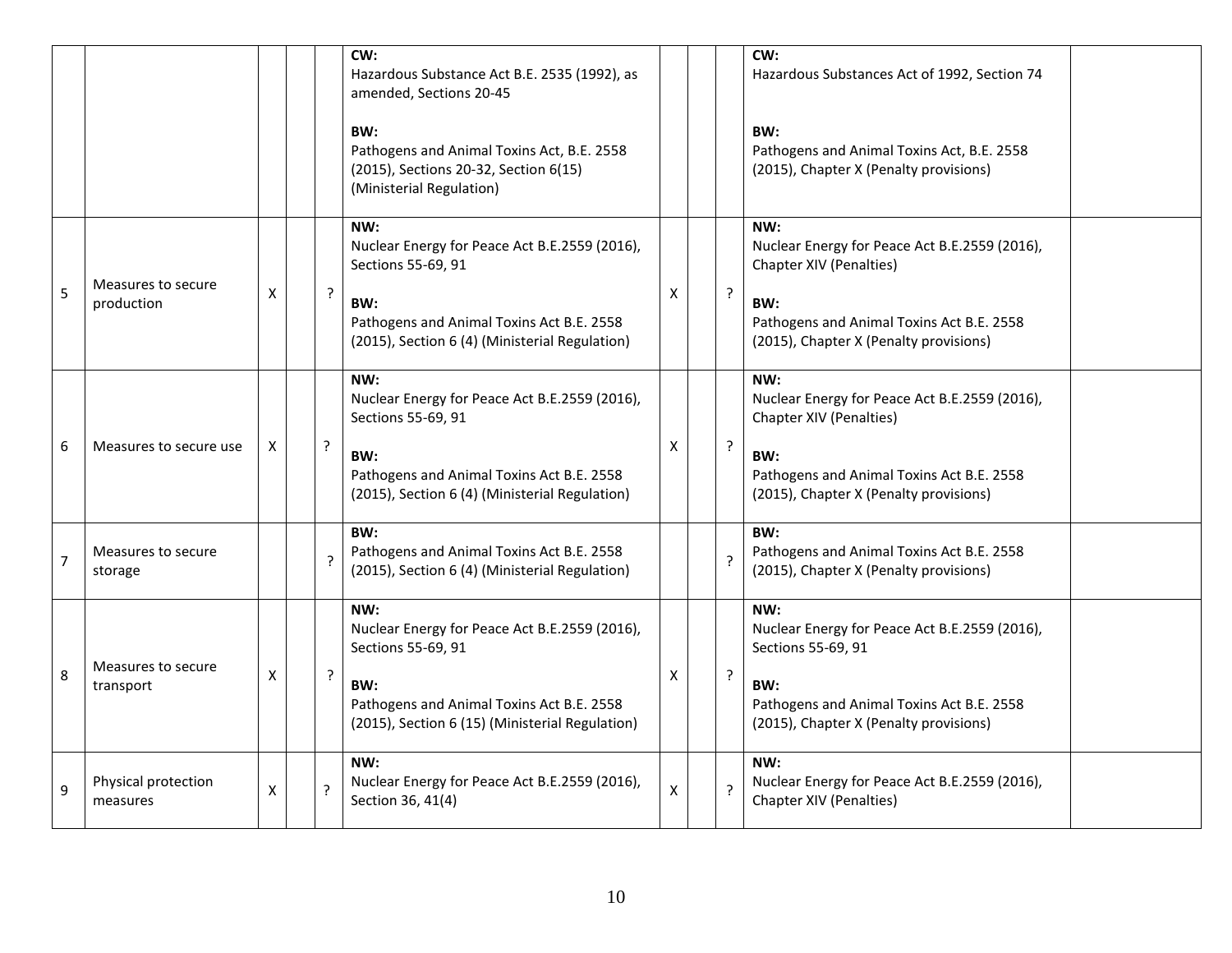|    |                       |   |   | BW:<br>Pathogens and Animal Toxins Act B.E. 2558<br>(2015), Section 6 (4) (Ministerial Regulation)                                                       |   |   | BW:<br>Pathogens and Animal Toxins Act B.E. 2558<br>(2015), Chapter X (Penalty provisions)                                                                                     |  |
|----|-----------------------|---|---|----------------------------------------------------------------------------------------------------------------------------------------------------------|---|---|--------------------------------------------------------------------------------------------------------------------------------------------------------------------------------|--|
| 10 | Personnel Reliability | X | x | NW:<br>Nuclear Energy for Peace Act B.E.2559 (2016),<br>Sections 29, 41, 46, 95<br>BW:<br>Pathogens and Animal Toxins Act B.E.2558<br>(2015), Section 23 | ⌒ | x | NW:<br>Nuclear Energy for Peace Act B.E.2559 (2016),<br>Chapter XIV (Penalties)<br>BW:<br>Pathogens and Animal Toxins Act, B.E. 2558<br>(2015), Chapter X (Penalty provisions) |  |

2. Related materials: materials, equipment and technology covered by relevant multilateral treaties and arrangements, or included on national control lists, which could be used for the design, development, production or use of nuclear, chemical and biological weapons and their means of delivery.

\* Information required in this section may also be available in the State's Confidence Building Measures report, if submitted to the BWC Implementation Support Unit (online at: [http://www.unog.ch/80256EE600585943/\(httpPages\)/4FA4DA37A55C7966C12575780055D9E8?OpenDocument\)](http://www.unog.ch/80256EE600585943/(httpPages)/4FA4DA37A55C7966C12575780055D9E8?OpenDocument)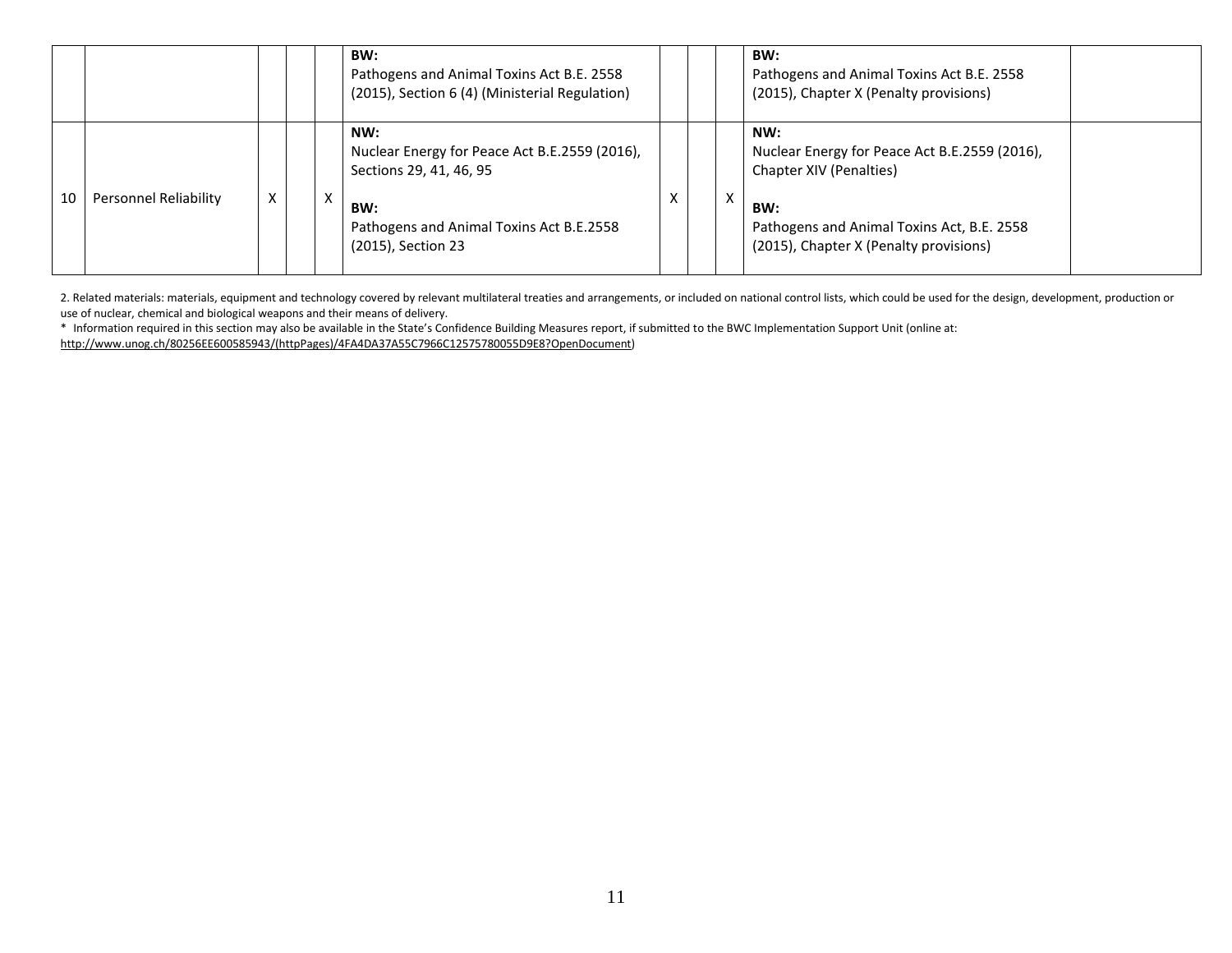### **IV. OP 3 (a) and (b) - Account for/Secure/Physically protect NW including Related Materials (NW specific)**

| <b>Measures to establish</b><br>domestic controls to prevent<br>the proliferation of NW, and<br>their means of delivery;<br>controls over related<br>materials |                                                                                                                                                                   | <b>Source document</b>                                                                                                                                                                                                                     |  |  |  |  |  |  |  |
|----------------------------------------------------------------------------------------------------------------------------------------------------------------|-------------------------------------------------------------------------------------------------------------------------------------------------------------------|--------------------------------------------------------------------------------------------------------------------------------------------------------------------------------------------------------------------------------------------|--|--|--|--|--|--|--|
| 1                                                                                                                                                              | National regulatory<br>authority                                                                                                                                  | Ministerial Regulation on Condition to Licensees. Government Gazette Vol. 124, No. 44 17th August B.E. 2550 (2007), pp 7-<br>20. Issued under the Atomic Energy for Peace Act B.E. 2504<br>Office of Atoms for Peace (OAP)                 |  |  |  |  |  |  |  |
| $\overline{2}$                                                                                                                                                 | Licensing of nuclear<br>installations/entities/<br>use of materials                                                                                               | Arms Control Act, B.E. 2530 (1987), Sections 29 and 46<br>Ministerial Regulation on Condition to Licensees. Government Gazette Vol. 124, No. 44 17th August B.E. 2550 (2007), pp 7-<br>20<br>Nuclear Energy for Peace Act B.E.2559 (2016), |  |  |  |  |  |  |  |
| 3                                                                                                                                                              | <b>IAEA Safeguards</b><br>Agreements                                                                                                                              | Safeguards Agreement (INFCIRC/241) in force 16 May 1974<br>AP in force 17 November 2017                                                                                                                                                    |  |  |  |  |  |  |  |
| 4                                                                                                                                                              | <b>IAEA Code of Conduct</b><br>on Safety and Security<br>of Radioactive Sources                                                                                   | Expressed support                                                                                                                                                                                                                          |  |  |  |  |  |  |  |
| 5                                                                                                                                                              | Supplementary<br>Guidance on the Import<br>and Export of<br>Radioactive Sources of<br>the Code of Conduct on<br>the Safety and Security<br>of Radioactive Sources | <b>Expressed support</b>                                                                                                                                                                                                                   |  |  |  |  |  |  |  |
| 6                                                                                                                                                              | IAEA Incident and<br><b>Trafficking Database</b>                                                                                                                  | Participates                                                                                                                                                                                                                               |  |  |  |  |  |  |  |
| $\overline{7}$                                                                                                                                                 | <b>Integrated Nuclear</b><br>Security Support Plan<br>(INSSP) / International<br><b>Physical Protection</b><br><b>Advisory Service (IPPAS)</b>                    | IPPAS received in 2005<br>INSSP in force 2018                                                                                                                                                                                              |  |  |  |  |  |  |  |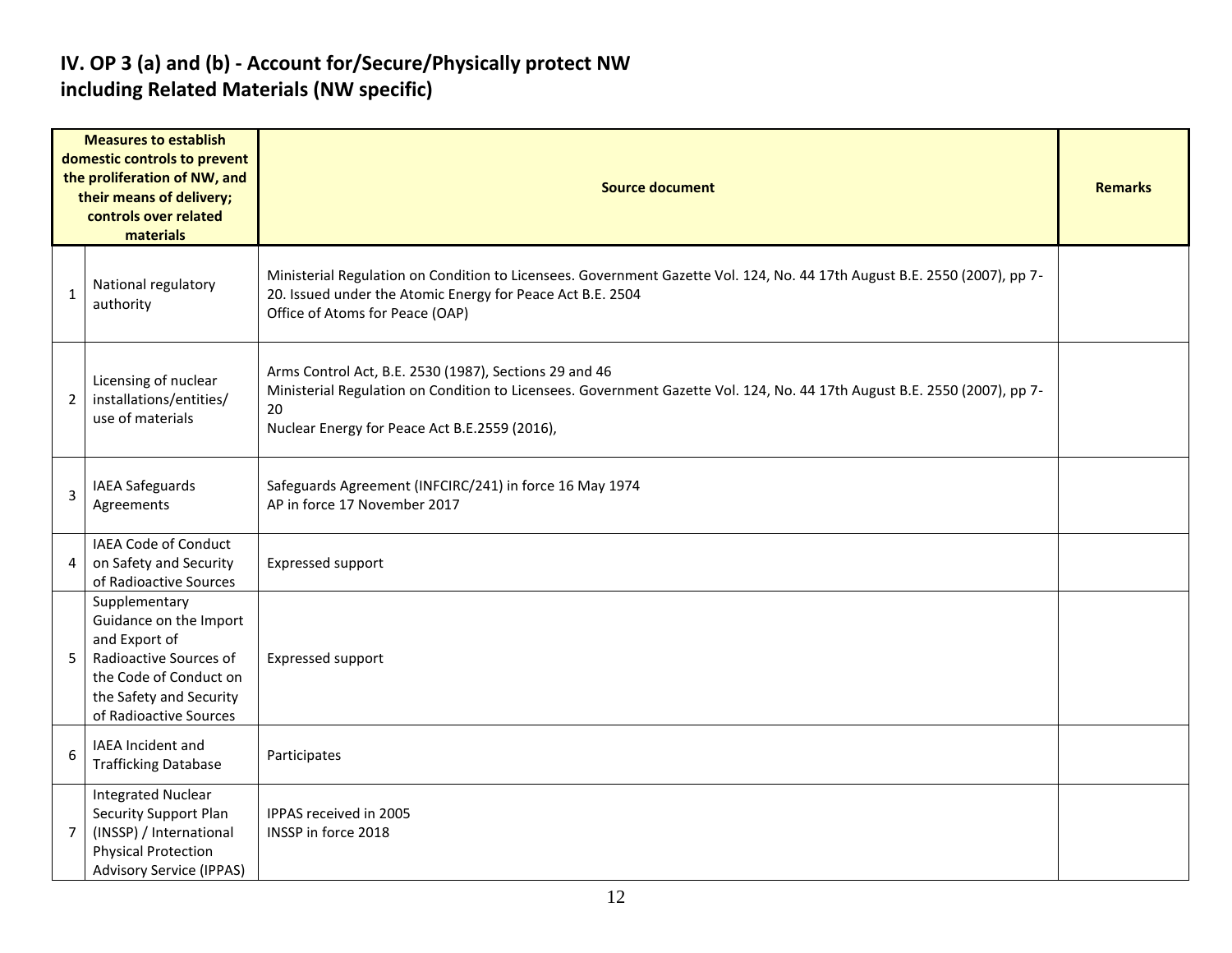| 8  | Applying the physical<br>protection<br>recommendations in<br>INFCIRC/225/Rev.5            |                                                                                                                                                                                                                                                                                                                                                                                                    |  |
|----|-------------------------------------------------------------------------------------------|----------------------------------------------------------------------------------------------------------------------------------------------------------------------------------------------------------------------------------------------------------------------------------------------------------------------------------------------------------------------------------------------------|--|
| 9  | Other Agreements<br>related to IAEA                                                       | Convention on Early Notification of a Nuclear Accident (CENNA) (Deposit 21 March 1989)<br>Convention on Assistance in the Case of a Nuclear Accident or Radiological Emergency (Deposit 21 March 1989)<br>Convention on Nuclear Safety (Deposit 3 July 2018)<br>Joint Convention on the Safety of Spent Fuel management and on the Safety of Radioactive Waste Management (Deposit 3<br>July 2018) |  |
| 10 | National legislation and<br>regulations related to<br>nuclear material<br>including CPPNM | Nuclear Energy for Peace Act B.E. 2559 (2016)                                                                                                                                                                                                                                                                                                                                                      |  |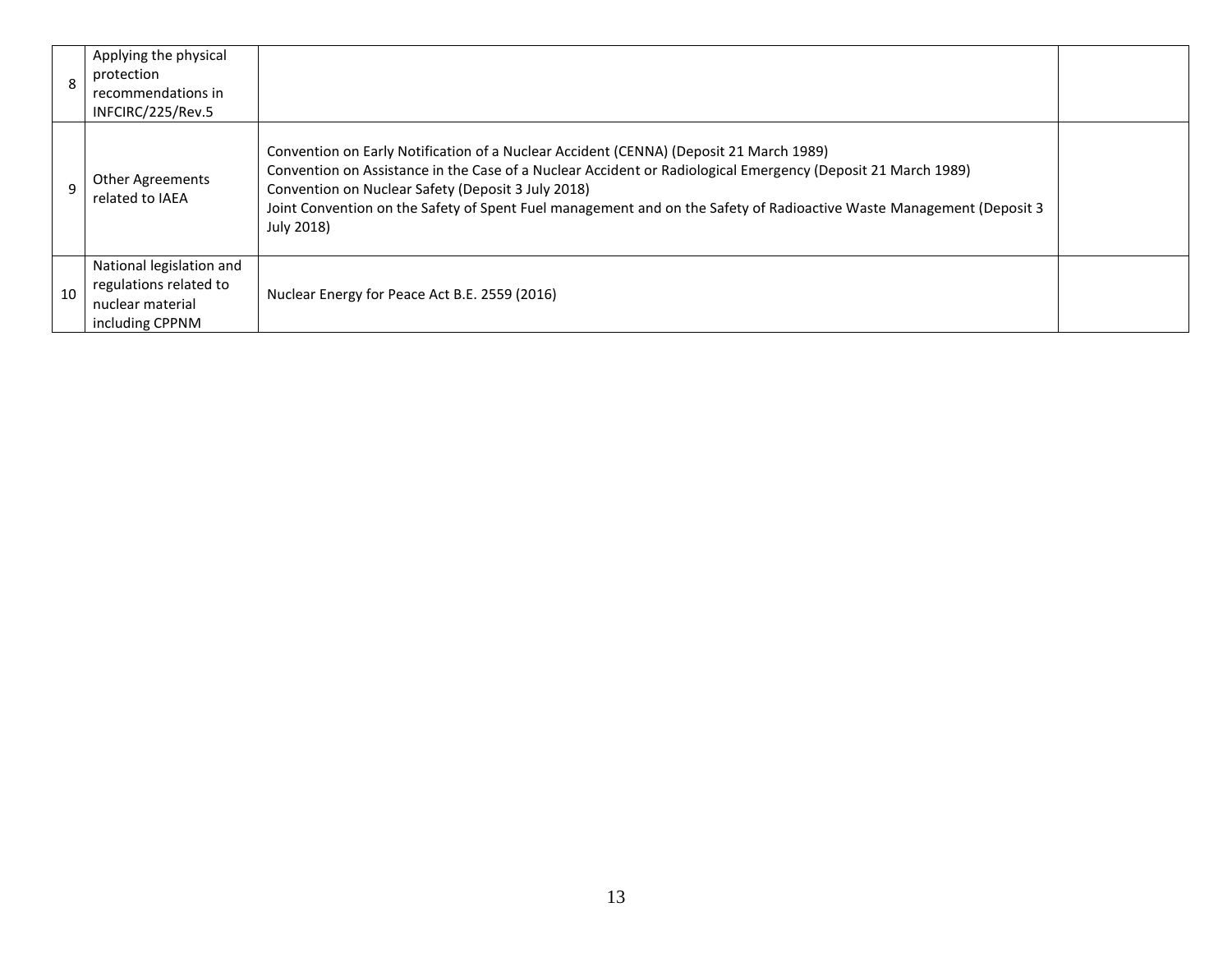### **V. OP 3 (a) and (b) - Account for/Secure/Physically protect CW including Related Materials (CW specific)**

| <b>Measures to establish</b><br>domestic controls to prevent<br>the proliferation of CW, and<br>their means of delivery;<br>controls over related<br>materials |                                                                                                                     | <b>Source document</b>                                                                                                                                                                               | <b>Remarks</b> |
|----------------------------------------------------------------------------------------------------------------------------------------------------------------|---------------------------------------------------------------------------------------------------------------------|------------------------------------------------------------------------------------------------------------------------------------------------------------------------------------------------------|----------------|
|                                                                                                                                                                | National CWC authority                                                                                              | Ministry of Industry<br>Office of the National Implementation for Chemical Weapons Convention, Department of Industrial Works, Ministry of<br>Industry                                               |                |
| $\overline{2}$                                                                                                                                                 | Licensing/registration of<br>installations/facilities/<br>persons/entities/use/<br>handling of related<br>materials | Arms Control Act, B.E. 2530 (1987), Sections 29 and 46<br>Hazardous Substance Act of 1992, as amended<br>Ministerial Regulation Issued Pursuant to the Hazardous Substance Act, Arts. 1-13 and 18-19 |                |
| $\overline{3}$                                                                                                                                                 | Old or abandoned<br>chemical weapons                                                                                |                                                                                                                                                                                                      |                |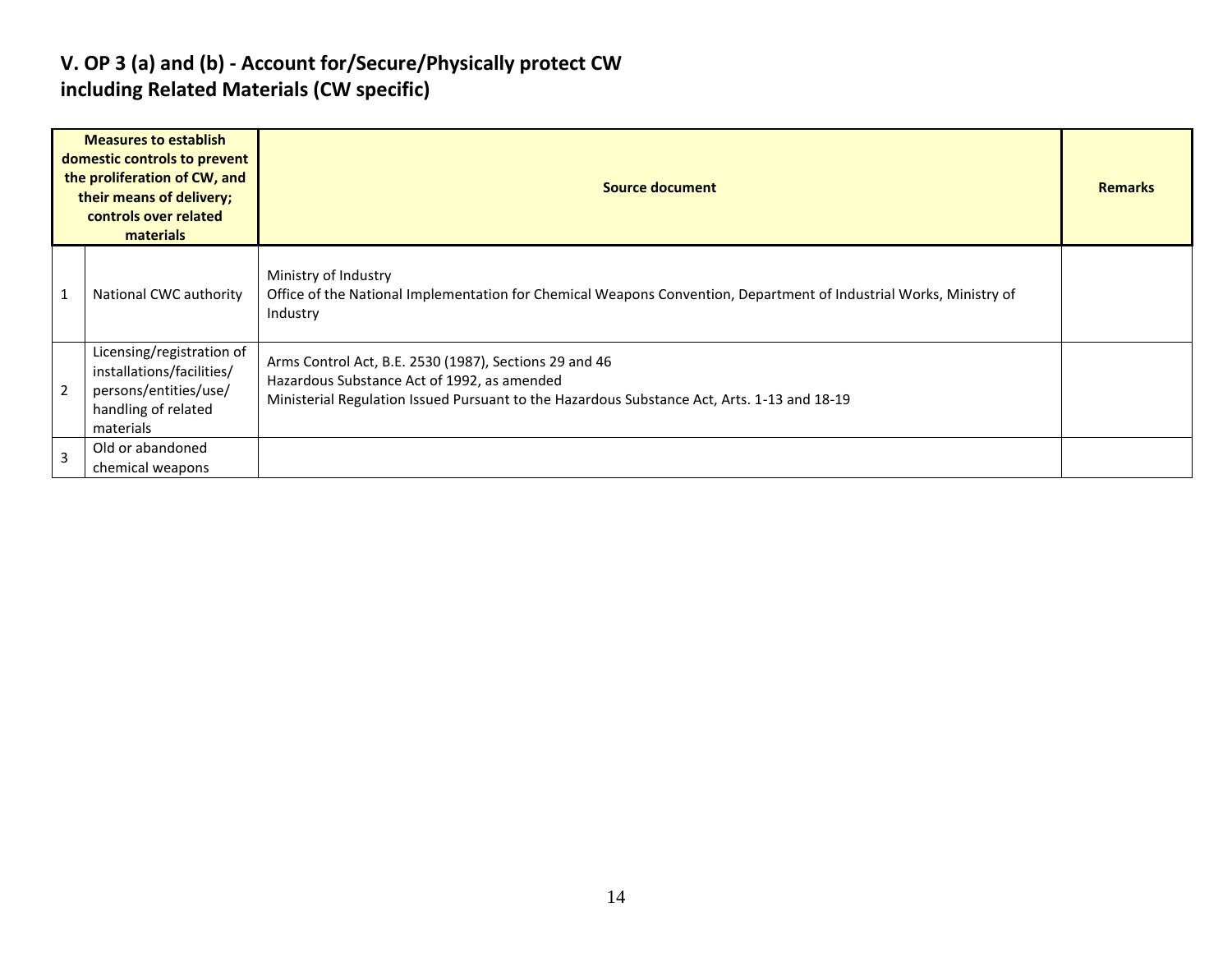### **VI. OP 3 (a) and (b) - Account for/Secure/Physically protect BW including Related Materials (BW specific)**

|                | <b>Measures to establish</b><br>domestic controls to prevent<br>the proliferation of BW, their<br>means of delivery; controls<br>over related materials | <b>Source document</b>                                                                                                                                                                                                                                                                                                                                                                                                                                                                                                                                                                                                                                                                                                                                                                                                                                                                                                                                                                                                                                                                                                                                                                      | <b>Remarks</b> |
|----------------|---------------------------------------------------------------------------------------------------------------------------------------------------------|---------------------------------------------------------------------------------------------------------------------------------------------------------------------------------------------------------------------------------------------------------------------------------------------------------------------------------------------------------------------------------------------------------------------------------------------------------------------------------------------------------------------------------------------------------------------------------------------------------------------------------------------------------------------------------------------------------------------------------------------------------------------------------------------------------------------------------------------------------------------------------------------------------------------------------------------------------------------------------------------------------------------------------------------------------------------------------------------------------------------------------------------------------------------------------------------|----------------|
| $\overline{1}$ | Licensing/registration of<br>installations/facilities/<br>persons/entities/use/<br>handling of materials                                                | Arms Control Act, B.E. 2530 (1987), Sections 29 and 46<br>Pathogens and Animal Toxins Act, B.E. 2558 (2015), Chapter I, II, III and Section 6 (Ministerial Regulation)<br>The Disease Control Act (1980)<br>The Animal Disease Control Act (2001)<br>Animal Epidemics Act, B.E.2499 (1956) as amended until Act (No.2), B.E.2542 (1999)<br>Enforcement under Chapter 1, 2, 3 and 5 of the Animal Epidemics of B.E. 2499 in Chicken, B.E. 2537 (1994)<br>Enforcement under Chapter 1, 2, 3 and 5 of the Animal Epidemics of B.E. 2499 in Ducks and Geese, B.E. 2547 (2004)<br>Enforcement under Chapter 1, 2, 3 and 5 of the Animal Epidemics of B.E. 2499 in Birds and Eggs for Fertilization, B.E. 2547<br>(2004)<br>Enforcement under Chapter 1, 2, 3, 4 and 5 of the Animal Epidemics of B.E. 2499 in Birds, Chicken, Ducks for Fertilization,<br>B.E. 2549 (2006)<br>Ministry of Public Health regulates and controls biological materials<br>Ministry of Commerce: regulates and controls dual-use items<br>Ministry of National Resources and Environment (MONRE) has served as an official national focal point for all biosafety<br>issues related to Cartagena Protocol since 2002 |                |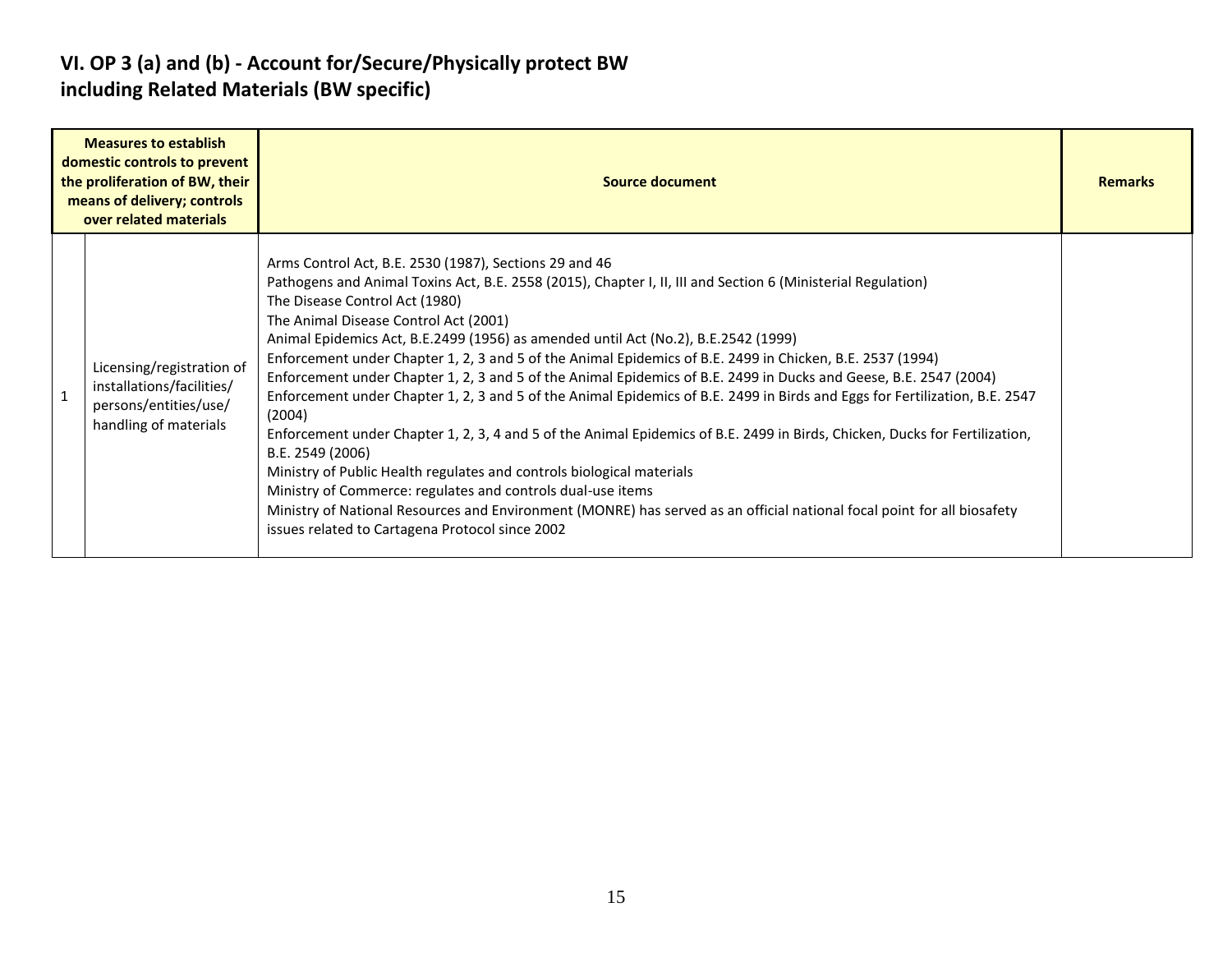#### **VII. OP 3 (c) and (d) and related matters from OP 6 - Controls of NW, CW and BW, including Related Materials**

#### **Border controls and export and trans-shipment controls to prevent the proliferation of nuclear, chemical and biological weapons and their means of delivery including related materials National legal framework Enforcement and civil/criminal penalties Remarks X /? Source document N Source document X /? W C W B W N W C W B W** 1 Border control to detect, deter, prevent and combat illicit trafficking  $x \mid x \mid x$ **NW/CW/BW:** Customs Act B.E. 2560 (2017), Chapter III (Importation and Exportation of Goods), Chapter VII (Customs Officer) and Chapter IX (Sanctions) Export and Import of Goods Act B.E. 2522 (1979) Standard Operating Procedures for the interdiction of illicit trafficking in WMD, their means of delivery and related materials (Maritime, Air, Land Boundaries) B.E. 2563 (2020) **BW:** Pathogens and Animal Toxins Act B.E. 2558 (2015), Section 6 (12)  $x \mid x \mid x$ **NW/CW/BW:** Customs Act B.E. 2560 (2017), Chapter III (Importation and Exportation of Goods), Chapter VII (Customs Officer) and Chapter IX (Sanctions) **BW:** Pathogens and Animal Toxins Act B.E. 2558 (2015), Chapter X (Penalty provision) 2 Law enforcement to detect, deter, prevent and combat illicit trafficking  $x \mid x \mid x$ **NW/CW/BW:** Customs Act B.E. 2560 (2017), Chapter III (Importation and Exportation of Goods), Chapter VII (Customs Officer) and Chapter IX (Sanctions) Standard Operating Procedures for the interdiction of illicit trafficking in WMD, their means of delivery and related materials (Maritime, Air, Land Boundaries) B.E. 2563 (2020)  $x \mid x \mid x$ **NW/CW/BW:** [Royal Thai Police](http://en.wikipedia.org/wiki/Royal_Thai_Police) Border Patrol Police Customs Act B.E. 2560 (2017), Chapter III (Importation and Exportation of Goods), Chapter VII (Customs Officer) and Chapter IX (Sanctions) 3 Border control detection measures  $x \mid x \mid x$ **NW/CW/BW:**  $X-Ray$  equipment for container screening  $X \mid X \mid X$ **NW,CW,BW:** X-Ray equipment for container screening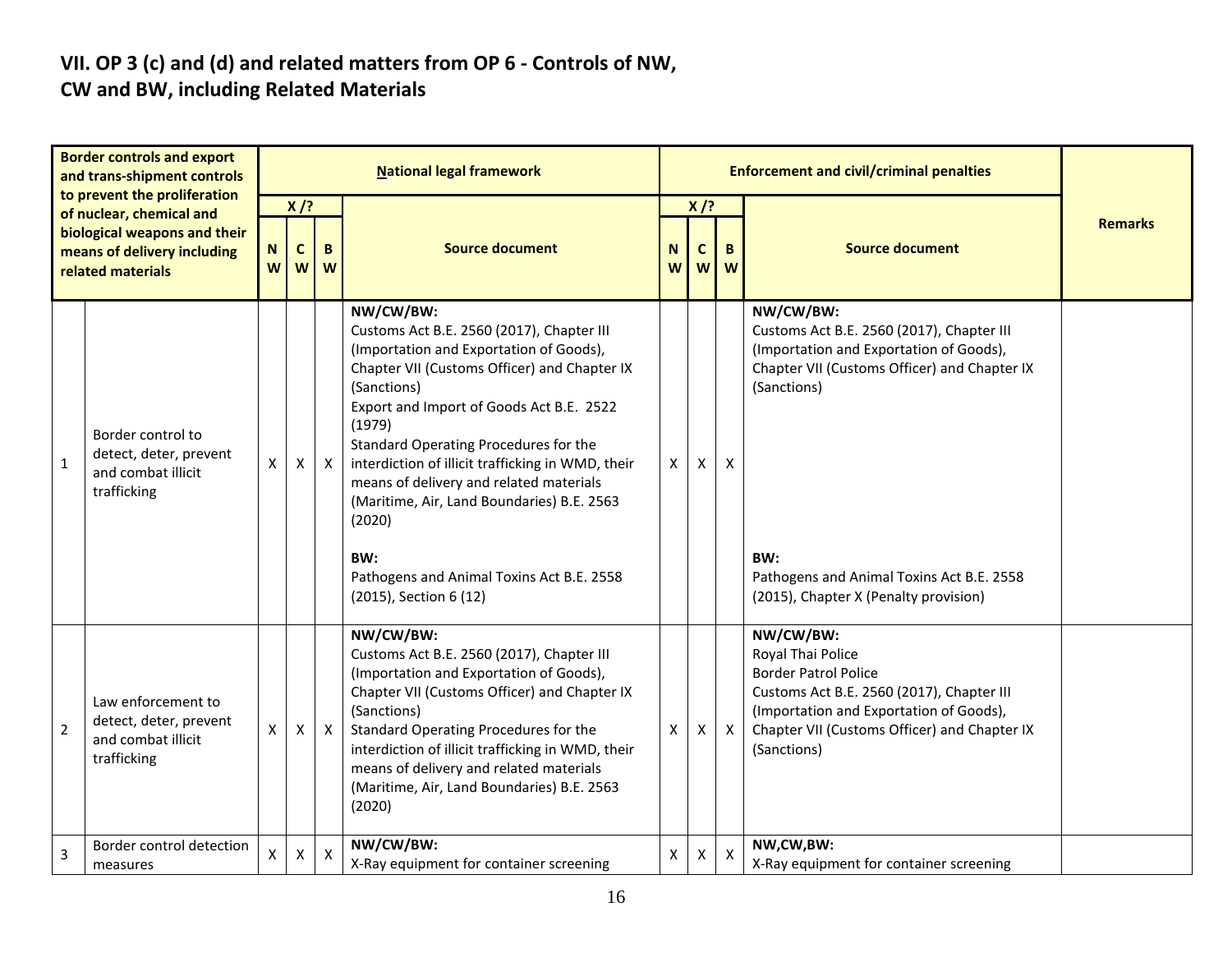|   |                                        |   |   |              | Closed Circuit Television Systems at four<br>important border control points<br>Thailand-U.S. Declaration of Principles for the<br><b>Container Security Initiative (CSI)</b><br>Megaports Initiative<br>Standard Operating Procedures for the<br>interdiction of illicit trafficking in WMD, their<br>means of delivery and related materials<br>(Maritime, Air, Land Boundaries) B.E. 2563<br>(2020)                                                                                                                                                                                                                                                                                                                                                                                                                           |              |   |         | Closed Circuit Television Systems at four<br>important border control points<br>Thailand-U.S. Declaration of Principles for the<br><b>Container Security Initiative (CSI)</b><br><b>Megaports Initiative</b>                                                                                                                                                         |  |
|---|----------------------------------------|---|---|--------------|----------------------------------------------------------------------------------------------------------------------------------------------------------------------------------------------------------------------------------------------------------------------------------------------------------------------------------------------------------------------------------------------------------------------------------------------------------------------------------------------------------------------------------------------------------------------------------------------------------------------------------------------------------------------------------------------------------------------------------------------------------------------------------------------------------------------------------|--------------|---|---------|----------------------------------------------------------------------------------------------------------------------------------------------------------------------------------------------------------------------------------------------------------------------------------------------------------------------------------------------------------------------|--|
| 4 | Control of brokering                   | ? | ? | $\cdot$      | NW/CW/BW:<br>Control on Weapons of Mass Destruction-<br>related Items Act B.E. 2562 (2019)                                                                                                                                                                                                                                                                                                                                                                                                                                                                                                                                                                                                                                                                                                                                       | ?            | ? | $\cdot$ | NW/CW/BW:<br>Control on Weapons of Mass Destruction-<br>related Items Act B.E. 2562 (2019)                                                                                                                                                                                                                                                                           |  |
| 5 | Export control<br>legislation in place | X | X | $\mathsf{X}$ | NW/CW/BW:<br>The Export and Import Goods Act, B. E.<br>2522(1979)<br>Control of Armaments and War Materials out<br>of the Kingdom Act, B.E. 2495 (1952), Sections<br>$3, 4$ and $5$<br>The Royal Decree Controlling the Exportation<br>of Arms, Armament and war Implements<br>(1992)<br>Control on Weapons of Mass Destruction-<br>related Items Act B.E. 2562 (2019)<br>Standard Operating Procedures for the<br>interdiction of illicit trafficking in WMD, their<br>means of delivery and related materials<br>(Maritime, Air, Land Boundaries) B.E. 2563<br>(2020)<br>NW:<br>Nuclear Energy for Peace Act, 2016, Sections<br>19, 26, and 36<br>The Hazardous Substance Act of 1992, as<br>amended (radioactive substance)<br>Ministerial Regulation Issued Pursuant to the<br>Hazardous Substance Act, Arts. 1-13 and 18-19 | $\mathsf{X}$ | X | X       | NW/CW/BW:<br>The Export and Import Goods Act, B. E.<br>2522(1979)<br>Control of Armaments and War Materials out<br>of the Kingdom Act, B.E. 2495 (1952), Section 6<br>Control on Weapons of Mass Destruction-<br>related Items Act B.E. 2562 (2019)<br>NW:<br>Nuclear Energy for Peace Act, 2016, penal<br>provisions<br>Hazardous Substance Act of 1992, as amended |  |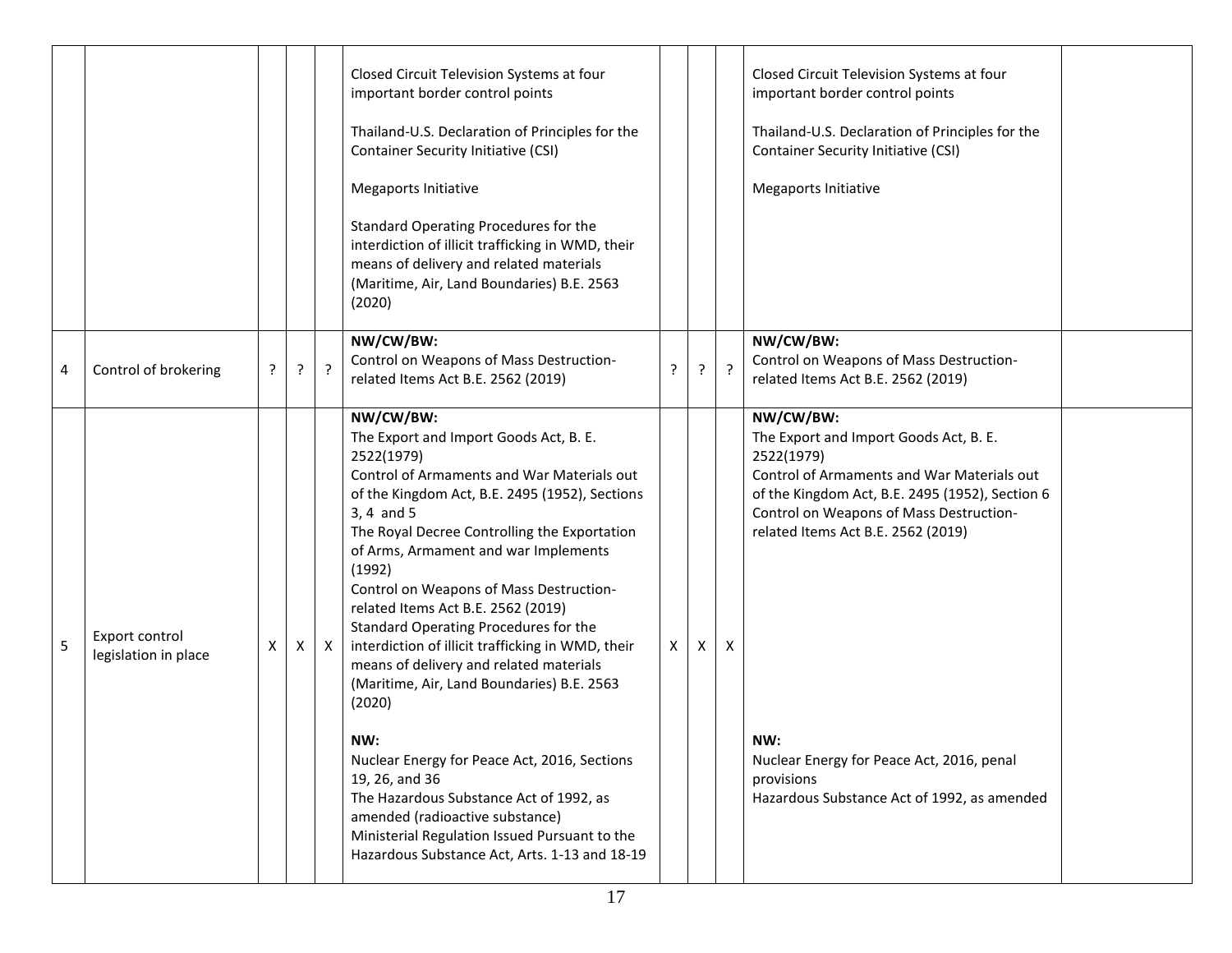|   |                                                            |              |   |              | CW:<br>The Act Controlling the Exportation of Arms,<br>Armament and War Implements (1952)<br>Hazardous Substance Act, B.E. 2535 (1992),<br>Sections 18-44<br>Ministerial Regulation Issued Pursuant to the<br>Hazardous Substance Act, Arts. 1-13 and 18-19<br>BW:                                                                                                                                                                                                                                                                                                                                                                                  |   |              |                           | CW:<br>Hazardous Substance Act of 1992, as amended<br>Sections 18-44<br>BW:                                                                                                                                                                                                                                                                                                                                                                                                                                                                                             |  |
|---|------------------------------------------------------------|--------------|---|--------------|-----------------------------------------------------------------------------------------------------------------------------------------------------------------------------------------------------------------------------------------------------------------------------------------------------------------------------------------------------------------------------------------------------------------------------------------------------------------------------------------------------------------------------------------------------------------------------------------------------------------------------------------------------|---|--------------|---------------------------|-------------------------------------------------------------------------------------------------------------------------------------------------------------------------------------------------------------------------------------------------------------------------------------------------------------------------------------------------------------------------------------------------------------------------------------------------------------------------------------------------------------------------------------------------------------------------|--|
|   |                                                            |              |   |              | Pathogens and Animal Toxins Act, B.E. 2558<br>(2015), Chapter III and Chapter IV                                                                                                                                                                                                                                                                                                                                                                                                                                                                                                                                                                    |   |              |                           | Pathogens and Animal Toxins Act, B.E. 2558<br>(2015), Chapter X (Penalty provisions)                                                                                                                                                                                                                                                                                                                                                                                                                                                                                    |  |
| 6 | Licensing provisions and<br>Authority                      | X            | X | $\mathsf{X}$ | NW/CW/BW:<br>Control on Weapons of Mass Destruction-<br>related Items Act B.E. 2562 (2019)<br>NW:<br>Nuclear Energy for Peace Act 2016, Section 5<br>Hazardous Substance Act, BE 2535 (1992) as<br>amended (Radioactive substance)<br>CW:<br>Hazardous Substance Act, B.E. 2535 (1992),<br>Sections 6-14, 18, 23-36,<br>Ministerial Regulation (B.E. 2537) Issued<br>Pursuant to the Hazardous Substance Act B. E.<br>2535, Arts 1-3, 15-16, 18-25<br>Royal Decree Controlling the Exportation of<br>Arms, Armament and war Implements (1992)<br>BW:<br>Pathogens and Animal Toxins Act, B.E. 2558<br>(2015) Sections 18 and 19, Chapter III and IV | X | $\mathsf{x}$ | $\mathsf{X}$              | NW/CW/BW:<br>Control on Weapons of Mass Destruction-<br>related Items Act B.E. 2562 (2019)<br>NW:<br>Nuclear Energy for Peace Act 2016, Section 5<br>Hazardous Substance Act, BE 2535 (1992) as<br>amended (Radioactive substance)<br>CW:<br>Hazardous Substance Act, B.E. 2535 (1992),<br>Sections 81 and 87<br><b>Hazardous Substance Commission</b><br>Ministry of Industry: licenses import and<br>export of chemicals, especially those<br>prohibited under the CWC<br>BW:<br>Pathogens and Animal Toxins Act, B.E. 2558<br>(2015), Chapter X (Penalty provisions) |  |
| 7 | Control lists of<br>materials, equipment<br>and technology | $\mathsf{X}$ | ? | $\mathsf{X}$ | NW/CW/BW:<br>Control on Weapons of Mass Destruction-<br>related Items Act B.E. 2562 (2019)<br>Standard Operating Procedures for the<br>interdiction of illicit trafficking in WMD, their<br>means of delivery and related materials<br>(Maritime, Air, Land Boundaries) B.E. 2563<br>(2020)                                                                                                                                                                                                                                                                                                                                                         | X |              | $\boldsymbol{\mathsf{X}}$ | NW/CW/BW:<br>Control on Weapons of Mass Destruction-<br>related Items Act B.E. 2562 (2019)                                                                                                                                                                                                                                                                                                                                                                                                                                                                              |  |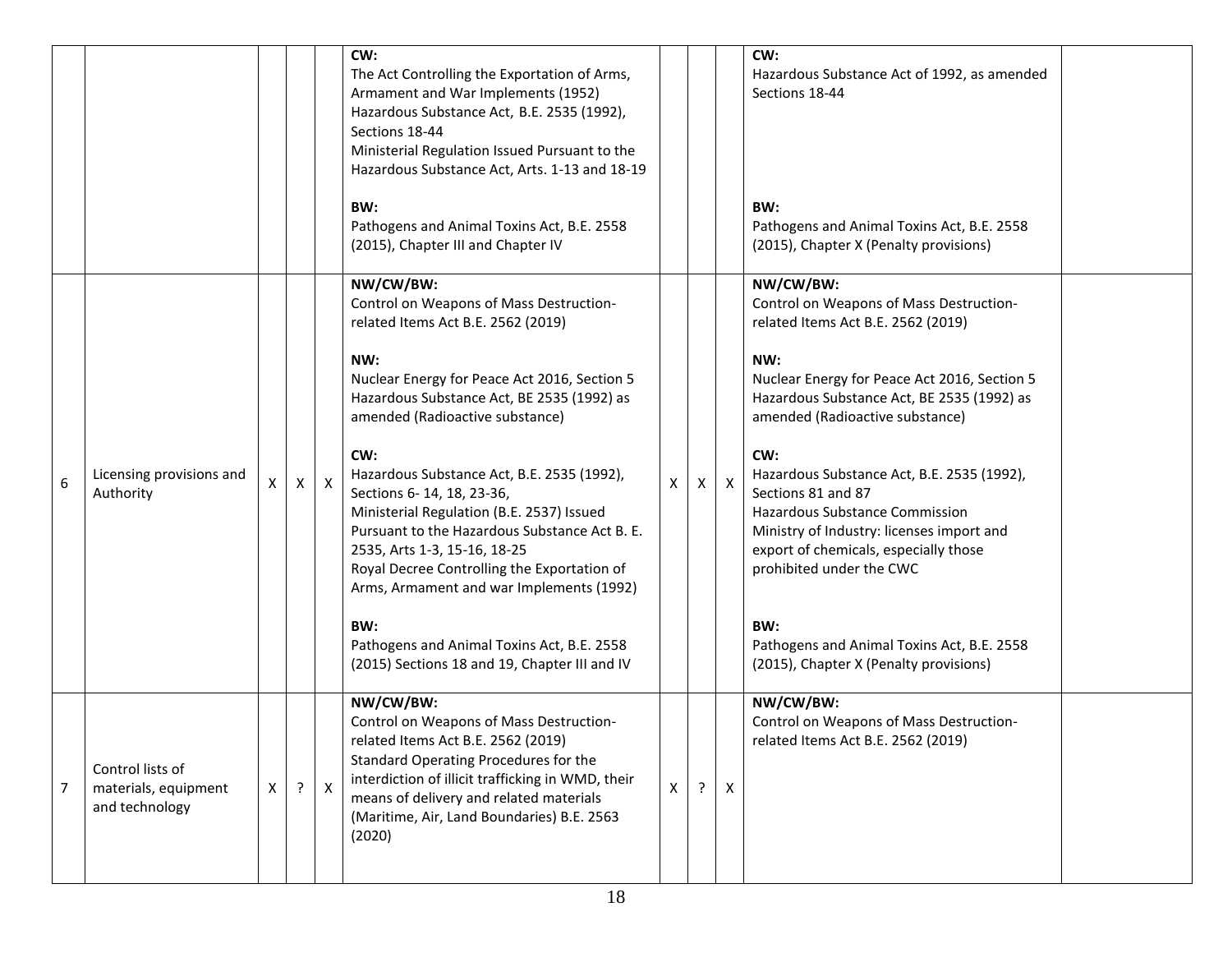|    |                                    |                |   |                | NW:<br>Nuclear Energy for Peace Act 2016, Section 4<br>(list of special nuclear materials)<br>Notification of the Ministry of Industry<br>Regarding the List of Hazardous Substances<br>B.E. 2556 (2013) in Government Gazette<br>Volume 130, Special 125 D (Radioactive<br>substances)     |                |                |                | NW:<br>Nuclear Energy for Peace Act 2016, Penal<br>provisions<br>Notification of the Ministry of Industry<br>Regarding the List of Hazardous Substances<br>B.E. 2556 (2013) in Government Gazette<br>Volume 130, Special 125 D (Radioactive<br>substances) |  |
|----|------------------------------------|----------------|---|----------------|---------------------------------------------------------------------------------------------------------------------------------------------------------------------------------------------------------------------------------------------------------------------------------------------|----------------|----------------|----------------|------------------------------------------------------------------------------------------------------------------------------------------------------------------------------------------------------------------------------------------------------------|--|
|    |                                    |                |   |                | CW:<br>Notification of the Ministry of Industry<br>Regarding the List of Hazardous Substances<br>B.E. 2556 (2013) in Government Gazette<br>Volume 130, Special 125 D.<br>Hazardous Substance Act, B.E. 2535 (1992) as<br>amended Sections 18, 20 & 36                                       |                |                |                | CW:<br>Hazardous Substance Act, B.E. 2535 (1992) as<br>amended                                                                                                                                                                                             |  |
|    |                                    |                |   |                | BW:<br>Pathogens and Animal Toxins Act, B.E. 2558<br>(2015), Sections 6 and 18-19                                                                                                                                                                                                           |                |                |                | BW:<br>Pathogens and Animal Toxins Act, B.E. 2558<br>(2015), Chapter I and X (Penalty provisions)                                                                                                                                                          |  |
| 8  | Intangible technology<br>transfers | $\overline{?}$ | ? | $\overline{?}$ | NW/CW/BW:<br>Control on Weapons of Mass Destruction-<br>related Items Act B.E. 2562 (2019)                                                                                                                                                                                                  | $\overline{?}$ | $\overline{?}$ | $\overline{?}$ | NW/CW/BW:<br>Control on Weapons of Mass Destruction-<br>related Items Act B.E. 2562 (2019)                                                                                                                                                                 |  |
| 9  | Inclusion of means of<br>delivery  | $\overline{?}$ | ? | $\overline{?}$ | NW/CW/BW:<br>Control on Weapons of Mass Destruction-<br>related Items Act B.E. 2562 (2019)                                                                                                                                                                                                  | $\overline{?}$ | $\overline{?}$ | $\overline{?}$ | NW/CW/BW:<br>Control on Weapons of Mass Destruction-<br>related Items Act B.E. 2562 (2019)                                                                                                                                                                 |  |
| 10 | End-user controls                  | ?              | ? | $\cdot$        | NW/CW/BW:<br>Control on Weapons of Mass Destruction-<br>related Items Act B.E. 2562 (2019)<br>Standard Operating Procedures for the<br>interdiction of illicit trafficking in WMD, their<br>means of delivery and related materials<br>(Maritime, Air, Land Boundaries) B.E. 2563<br>(2020) | ?              | $\tilde{f}$    | $\cdot$        | NW/CW/BW:<br>Control on Weapons of Mass Destruction-<br>related Items Act B.E. 2562 (2019)                                                                                                                                                                 |  |
| 11 | Catch all clause                   | ?              | ? | $\tilde{f}$    | NW/CW/BW:<br>Control on Weapons of Mass Destruction-<br>related Items Act B.E. 2562 (2019)                                                                                                                                                                                                  | ?              | $\tilde{.}$    | $\overline{?}$ | NW/CW/BW:<br>Control on Weapons of Mass Destruction-<br>related Items Act B.E. 2562 (2019)                                                                                                                                                                 |  |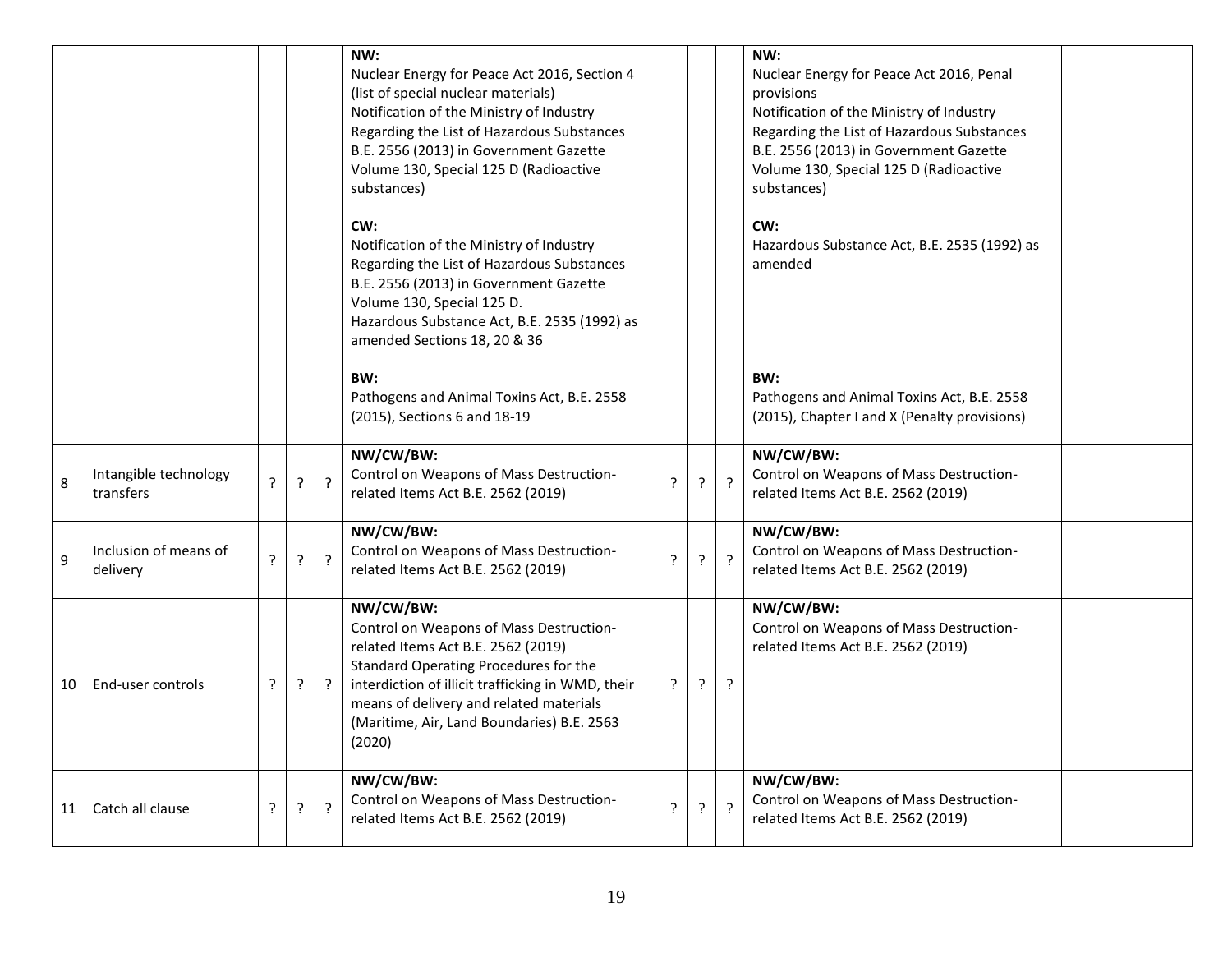| 12 | Transit control        | X | X | $\mathsf{x}$ | NW/CW/BW:<br>Arms Control Act, B.E. 2530 (1987), Section 25<br>Control of Armaments and War Materials out<br>of the Kingdom Act, B.E. 2495 (1952), Section 3<br>Customs Act B.E. 2560 (2017), Chapter IV<br>(Transit, Trans-shipment and Un-clearance<br>Goods)<br>Control on Weapons of Mass Destruction-<br>related Items Act B.E. 2562 (2019)<br>Standard Operating Procedures for the<br>interdiction of illicit trafficking in WMD, their<br>means of delivery and related materials<br>(Maritime, Air, Land Boundaries) B.E. 2563<br>(2020)<br>NW:<br>Nuclear Energy for Peace Act 2016, Sections 16<br>and 36<br>CW:<br>Hazardous Substance Act, BE 2535 (1992) as<br>amended, Section 4<br>BW:<br>Pathogens and Animal Toxins Act, B.E. 2558 | X | Χ | X            | NW/CW/BW:<br>Arms Control Act, B.E. 2530 (1987), Section 25<br>and $46$<br>Control of Armaments and War Materials out<br>of the Kingdom Act, B.E. 2495 (1952), Section 6<br>Customs Act B.E. 2560 (2017), Chapter IV<br>(Transit, Trans-shipment and Un-clearance<br>Goods) and Chapter IX (Sanctions)<br>Control on Weapons of Mass Destruction-<br>related Items Act B.E. 2562 (2019)<br>NW:<br>Nuclear Energy for Peace Act 2016, Sections 16<br>and $36$<br>CW:<br>Hazardous Substance Act, BE 2535 (1992) as<br>amended, Sections 18 and 20/2<br>BW:<br>Pathogens and Animal Toxins Act, B.E. 2558 |  |
|----|------------------------|---|---|--------------|------------------------------------------------------------------------------------------------------------------------------------------------------------------------------------------------------------------------------------------------------------------------------------------------------------------------------------------------------------------------------------------------------------------------------------------------------------------------------------------------------------------------------------------------------------------------------------------------------------------------------------------------------------------------------------------------------------------------------------------------------|---|---|--------------|---------------------------------------------------------------------------------------------------------------------------------------------------------------------------------------------------------------------------------------------------------------------------------------------------------------------------------------------------------------------------------------------------------------------------------------------------------------------------------------------------------------------------------------------------------------------------------------------------------|--|
| 13 | Trans-shipment control | Χ | X | X            | (2015), Sections 18-19, Chapter III and IV<br>NW/CW/BW:<br>Customs Act B.E. 2560 (2017), Chapter IV<br>(Transit, Trans-shipment and Un-clearance<br>Goods)<br>Control on Weapons of Mass Destruction-<br>related Items Act B.E. 2562 (2019)<br>Standard Operating Procedures for the<br>interdiction of illicit trafficking in WMD, their<br>means of delivery and related materials<br>(Maritime, Air, Land Boundaries) B.E. 2563<br>(2020)<br>NW:<br>Nuclear Energy for Peace Act 2016, Sections 16<br>and 36                                                                                                                                                                                                                                      | X | X | $\mathsf{X}$ | (2015), Chapter X (Penalty provisions)<br>NW/CW/BW:<br>Customs Act B.E. 2560 (2017), Chapter IV<br>(Transit, Trans-shipment and Un-clearance<br>Goods) and Chapter IX (Sanctions)<br>Control on Weapons of Mass Destruction-<br>related Items Act B.E. 2562 (2019)<br>NW:<br>Nuclear Energy for Peace Act 2016, Sections 16<br>and 36                                                                                                                                                                                                                                                                   |  |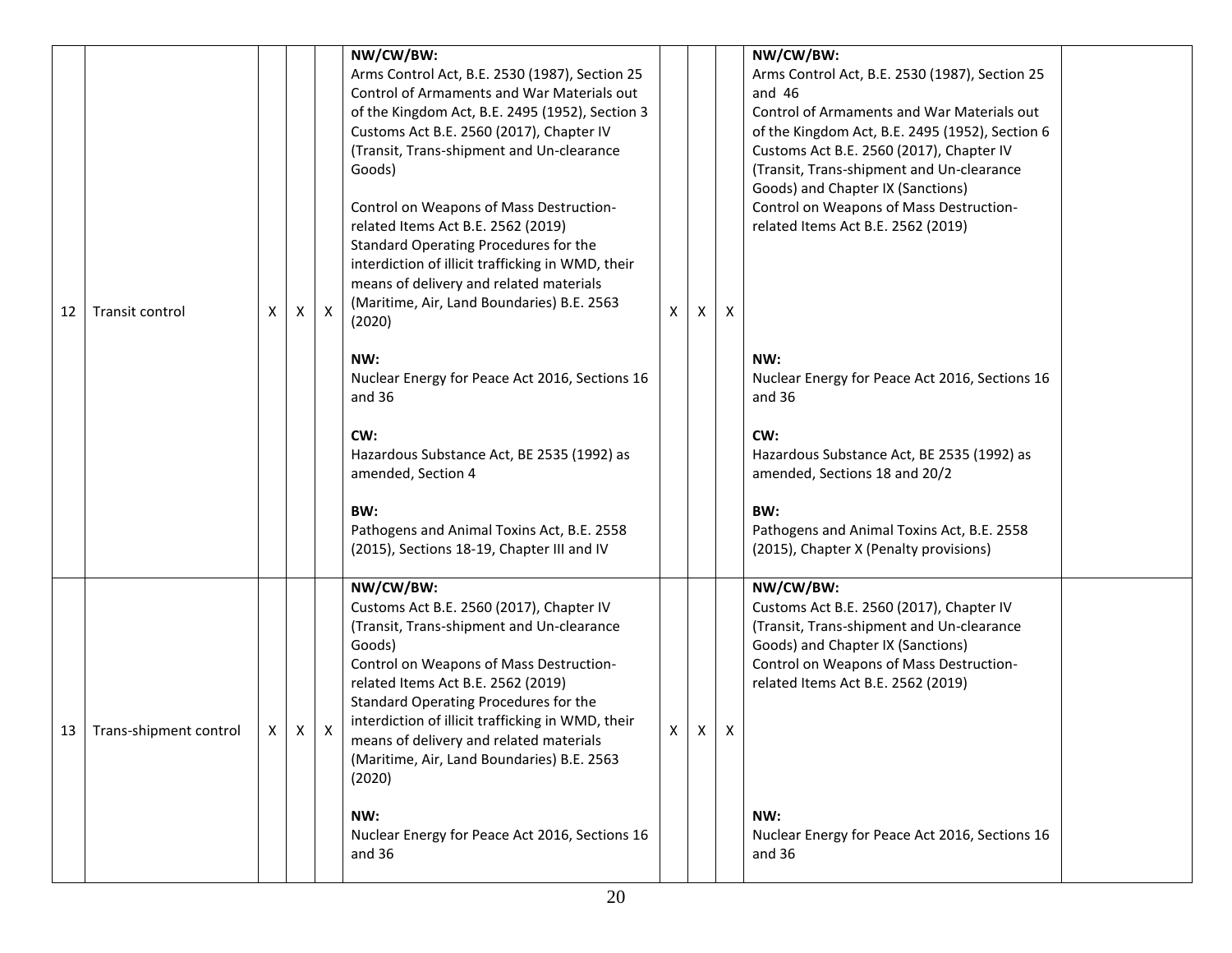|    |                                                                                                                                        |         |   |   | CW:<br>Hazardous Substances Act B.E. 2535 (1992) as<br>amended, Sections 4 and 20/2<br>BW:<br>Pathogens and Animal Toxins Act, B.E. 2558<br>(2015), Sections 18-19, Chapter III and IV<br>(definition, transit includes transhipment)                                                                                                                                                                                                                                                                              |         |    |         | CW:<br>Hazardous Substances Act B.E. 2535 (1992) as<br>amended, Sections 73 and 74<br>BW:<br>Pathogens and Animal Toxins Act, B.E. 2558<br>(2015), Chapter X (Penalty provisions)                                                                                                                                    |  |
|----|----------------------------------------------------------------------------------------------------------------------------------------|---------|---|---|--------------------------------------------------------------------------------------------------------------------------------------------------------------------------------------------------------------------------------------------------------------------------------------------------------------------------------------------------------------------------------------------------------------------------------------------------------------------------------------------------------------------|---------|----|---------|----------------------------------------------------------------------------------------------------------------------------------------------------------------------------------------------------------------------------------------------------------------------------------------------------------------------|--|
| 14 | Re-export control                                                                                                                      | $\cdot$ | X | ? | NW/CW/BW:<br>Control on Weapons of Mass Destruction-<br>related Items Act B.E. 2562 (2019)<br>CW:<br>Hazardous Substances Act B.E. 2535 (1992) as<br>amended, Sections 4 and 20/3: Asserted to<br>apply to transit, trans-shipment, export or re-<br>export of goods which "Shall be controlled in<br>appropriate manner"                                                                                                                                                                                          | $\cdot$ | Χ  | $\cdot$ | NW/CW/BW:<br>Control on Weapons of Mass Destruction-<br>related Items Act B.E. 2562 (2019)<br>CW:<br>Hazardous Substances Act B.E. 2535 (1992) as<br>amended, Sections 73 and 74                                                                                                                                     |  |
| 15 | Control over financing of<br>exports/transhipments<br>that would contribute to<br>proliferation                                        |         | ? | ? | NW/CW/BW:<br>Executive Decree of 11 August 2003 amending<br>the Anti-Money Laundering Act<br>Anti-Money Laundering Act B.E. 2542 (1999) as<br>amended as No. 2 B.E. 2551 (2008) and as No.<br>3 B.E. 2552 (2009) (Terrorist Financing)<br>Anti- Terrorist Financing Act B.E. 2556 (2013)<br>(Terrorist Financing)<br>Standard Operating Procedures for the<br>interdiction of illicit trafficking in WMD, their<br>means of delivery and related materials<br>(Maritime, Air, Land Boundaries) B.E. 2563<br>(2020) | P.      | ç. | $\cdot$ | NW/CW/BW:<br>Executive Decree of 11 August 2003 amending<br>the Anti-Money Laundering Act<br>Anti-Money Laundering Act of B.E. 2542 (1999)<br>as amended as No. 2 B.E. 2551 (2008) and as<br>No. 3 B.E. 2552 (2009) (Terrorist Financing)<br>Anti- Terrorist Financing Act B.E. 2556 (2013)<br>(Terrorist Financing) |  |
| 16 | Control over services<br>related to exports/<br>transhipments that<br>would contribute to<br>proliferation including<br>transportation |         |   |   |                                                                                                                                                                                                                                                                                                                                                                                                                                                                                                                    |         |    |         |                                                                                                                                                                                                                                                                                                                      |  |